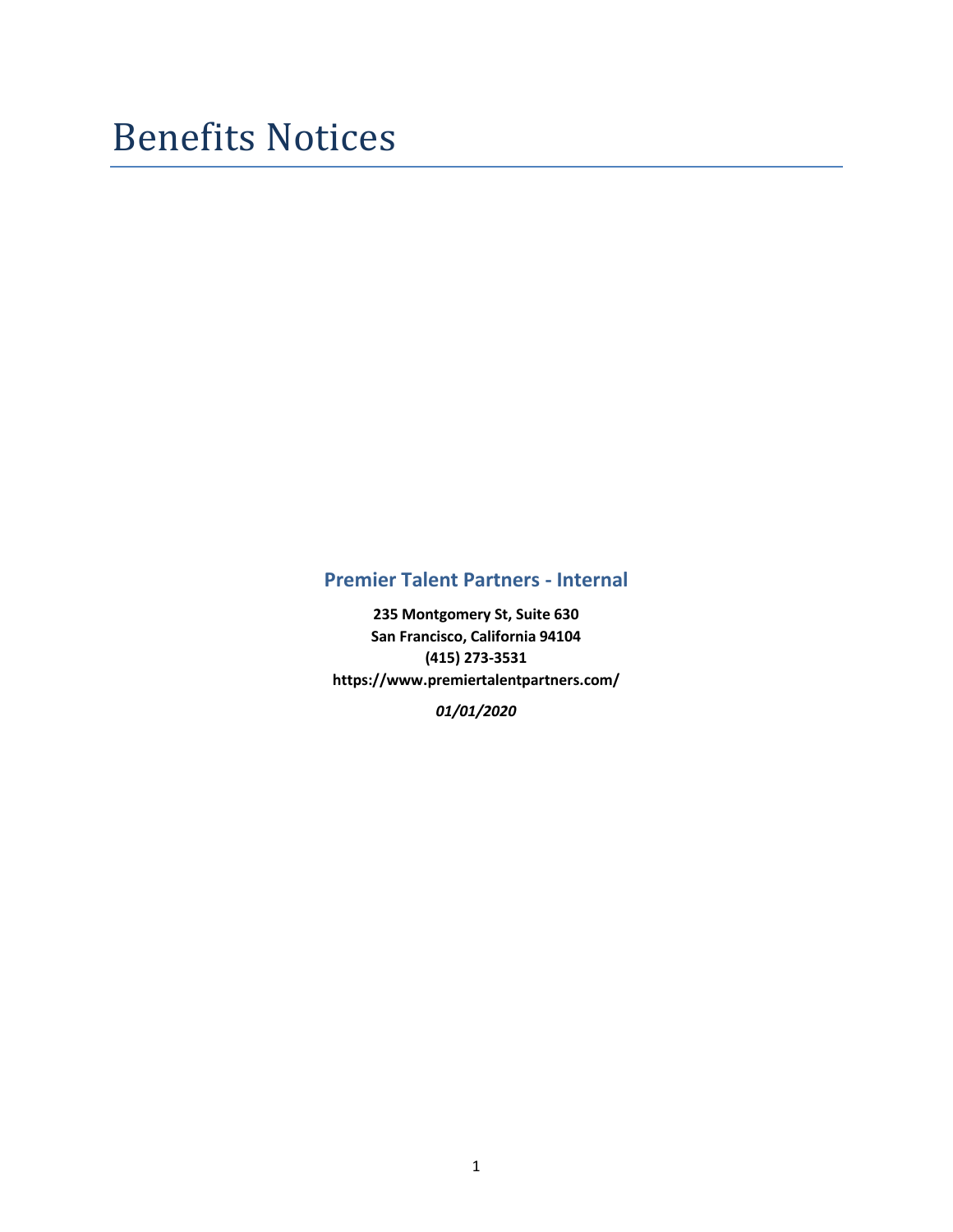### TABLE OF CONTENTS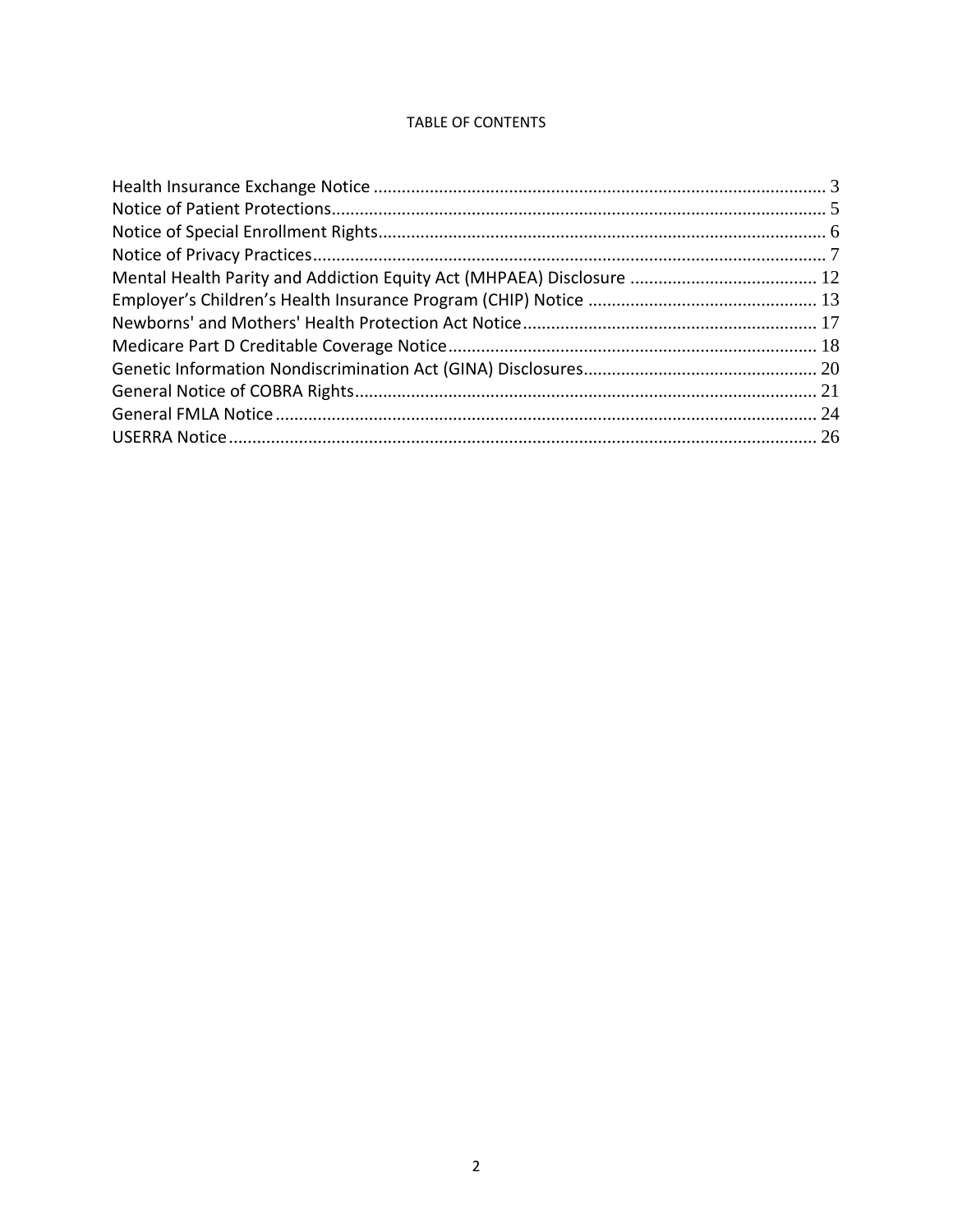# <span id="page-2-0"></span>Health Insurance Exchange Notice

### *For Employers Who Offer a Health Plan to Some or All Employees*

# New Health Insurance Marketplace Coverage Options and Your Health Coverage

### PART A:General Information

When key parts of the health care law take effect in 2014, there will be a new way to buy health insurance: The Health Insurance Marketplace. To assist you as you evaluate options for you and your family, this notice provides some basic information about the new Marketplace and employment-based health coverage offered by your employer.

### *What is the Health Insurance Marketplace?*

The Marketplace is designed to help you find health insurance that meets your needs and fits your budget. The Marketplace offers "one-stop shopping" to find and compare private health insurance options. You may also be eligible for a new kind of tax credit that lowers your monthly premium right away. Open enrollment for health insurance coverage through the Marketplace begins in October 2013 for coverage starting as early as January 1, 2014.

### *Can I Save Money on my Health Insurance Premiums in the Marketplace?*

You may qualify to save money and lower your monthly premium, but only if your employer does not offer coverage, or offers coverage that doesn't meet certain standards. The savings on your premium that you're eligible for depends on your household income.

### *Does Employer Health Coverage Affect Eligibility for Premium Savings through the Marketplace?*

Yes. If you have an offer of health coverage from your employer that meets certain standards, you will not be eligible for a tax credit through the Marketplace and may wish to enroll in your employer's health plan. However, you may be eligible for a tax credit that lowers your monthly premium, or a reduction in certain cost-sharing if your employer does not offer coverage to you at all or does not offer coverage that meets certain standards. If the cost of a plan from your employer that would cover you (and not any other members of your family) is more than 9.5% of your household income for the year, or if the coverage your employer provides does not meet the "minimum value" standard set by the Affordable Care Act, you may be eligible for a tax credit.<sup>1</sup>

**Note:** If you purchase a health plan through the Marketplace instead of accepting health coverage offered by your employer, then you may lose the employer contribution (if any) to the employer-offered coverage. Also, this employer contribution -as well as your employee contribution to employer-offered coverage- is often excluded from income for Federal and State income tax purposes. Your payments for coverage through the Marketplace are made on an after-tax basis.

### How Can I Get More Information?

 $\overline{a}$ 

For more information about your coverage offered by your employer, please check your summary plan description or contact:

 $1$  An employer-sponsored health plan meets the "minimum value standard" if the plan's share of the total allowed benefit costs covered by the plan is no less than 60 percent of such costs.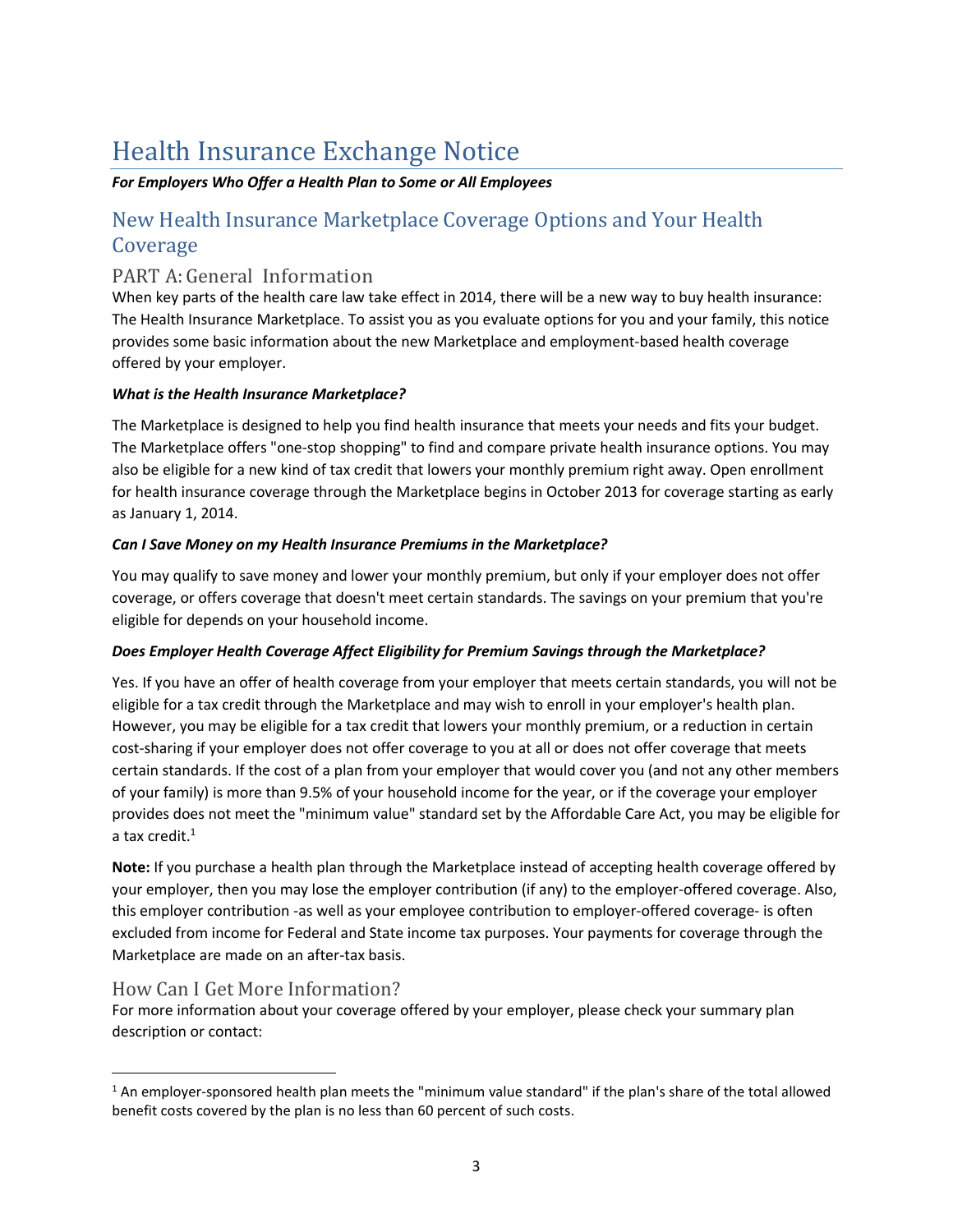Human Resources Department 235 Montgomery St, Suite 630 San Francisco, California 94104 (415) 273-3531

The Marketplace can help you evaluate your coverage options, including your eligibility for coverage through the Marketplace and its cost. Please visi[t HealthCare.gov f](http://www.healthcare.gov/)or more information, including an online application for health insurance coverage and contact information for a Health Insurance Marketplace in your area.

# PART B: Information About Health Coverage Offered by Your Employer

This section contains information about any health coverage offered by your employer. If you decide to complete an application for coverage in the Marketplace, you will be asked to provide this information. This information is numbered to correspond to the Marketplace application.

| 3. Employer name                                                                                 | 4. Employer Identification Number (EIN) |             |  |
|--------------------------------------------------------------------------------------------------|-----------------------------------------|-------------|--|
| Premier Talent Partners - Internal                                                               | 94-3308724                              |             |  |
| 5. Employer address                                                                              | 6. Employer phone number                |             |  |
| 235 Montgomery St, Suite 630                                                                     | $(415)$ 273-3531                        |             |  |
| 7. City                                                                                          | 8. State                                | 9. ZIP code |  |
| San Francisco                                                                                    | California                              | 94104       |  |
| 10. Who can we contact about employee health coverage at this job?<br>Human Resources Department |                                         |             |  |
| 11. Phone number<br>$(415)$ 273-3531                                                             | 12. Email address                       |             |  |

Here is some basic information about health coverage offered by this employer:

- As your employer, we offer a health plan to:
	- $\triangleright$  Some employees. Eligible employees are: All full time employees
- With respect to dependents:

We do offer coverage. Eligible dependents are: Spouse, Domestic Partner, children, children of Domestic Partners

 $\boxtimes$  If checked, this coverage meets the minimum value standard, and the cost of this coverage to you is intended to be affordable, based on employee wages.

Note: Even if your employer intends your coverage to be affordable, you may still be eligible for a premium discount through the Marketplace. The Marketplace will use your household income, along with other factors, to determine whether you may be eligible for a premium discount. If, for example, your wages vary from week to week (perhaps you are an hourly employee or you work on a commission basis), if you are newly employed mid-year, or if you have other income losses, you may still qualify for a premium discount.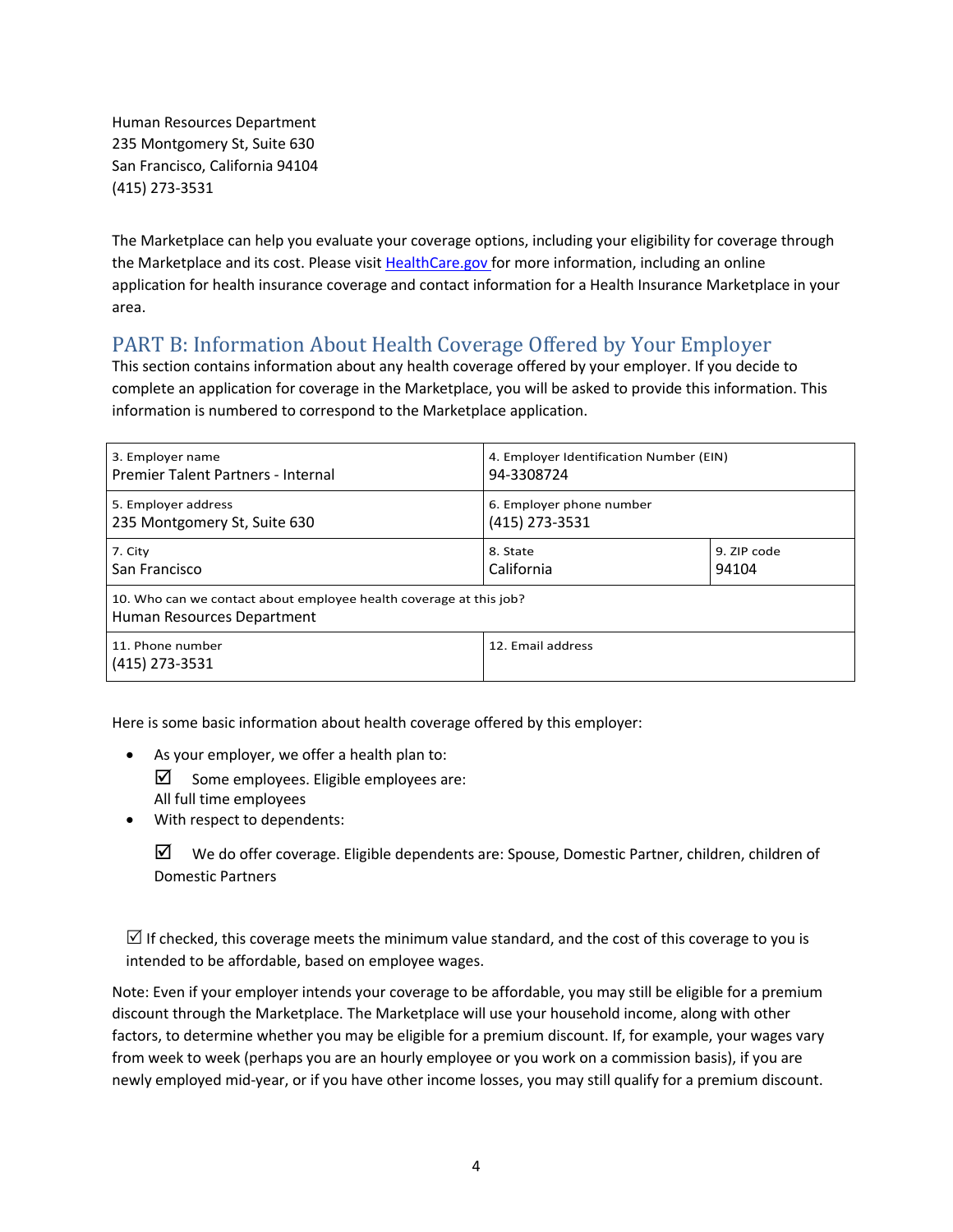# <span id="page-4-0"></span>Notice of Patient Protections

Premier Talent Partners - Internal Health & Welfare Benefits Plan generally allows the designation of a primary care provider. You have the right to designate any primary care provider who participates in our network and who is available to accept you or your family members. Until you make this designation, Premier Talent Partners - Internal Health & Welfare Benefits Plan designates one for you. For information on how to select a primary care provider, and for a list of the participating primary care providers, contact Human Resources Department at 235 Montgomery St, Suite 630, San Francisco, California 94104, (415) 273-3531.

For children, you may designate a pediatrician as the primary care provider.

You do not need prior authorization from Premier Talent Partners - Internal Health & Welfare Benefits Plan or from any other person (including a primary care provider) in order to obtain access to obstetrical or gynecological care from a health care professional in our network who specializes in obstetrics or gynecology. The health care professional, however, may be required to comply with certain procedures, including obtaining prior authorization for certain services, following a pre-approved treatment plan, or procedures for making referrals. For a list of participating health care professionals who specialize in obstetrics or gynecology, contact Human Resources Department at 235 Montgomery St, Suite 630, San Francisco, California 94104, (415) 273-3531.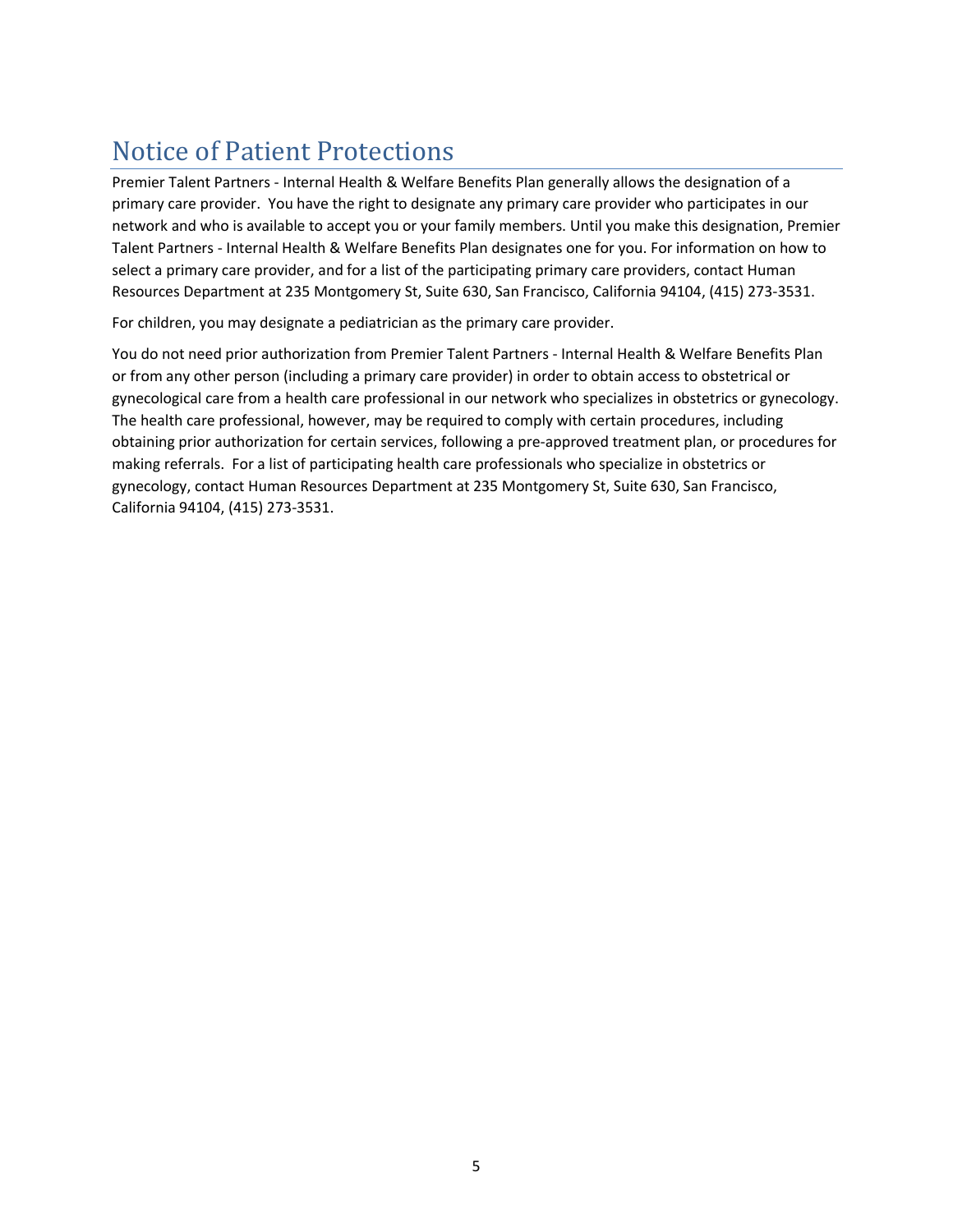# <span id="page-5-0"></span>Notice of Special Enrollment Rights

If you are declining enrollment for yourself or your dependents (including your spouse) because of other health insurance or group health plan coverage, you may be able to enroll yourself and your dependents in this plan if you or your dependents lose eligibility for that other coverage (or if the employer stops contributing toward your or your dependents' other coverage). However, you must request enrollment within 30 days after your or your dependents' other coverage ends (or after the employer stops contributing toward the other coverage).

If you have a new dependent as a result of marriage, birth, adoption, or placement for adoption, you may be able to enroll yourself and your dependents. However, you must request enrollment within 30 days after the marriage, birth, adoption, or placement for adoption.

If you or your dependent(s) lose coverage under a state Children's Health Insurance Program (CHIP) or Medicaid, you may be able to enroll yourself and your dependents. However, you must request enrollment within 60 days after the loss of CHIP or Medicaid coverage.

If you or your dependent(s) become eligible to receive premium assistance under a state CHIP or Medicaid, you may be able to enroll yourself and your dependents. However, you must request enrollment within 60 days of the determination of eligibility for premium assistance from state CHIP or Medicaid.

To request special enrollment or obtain more information, contact Human Resources Department at 235 Montgomery St, Suite 630, San Francisco, California 94104, (415) 273-3531.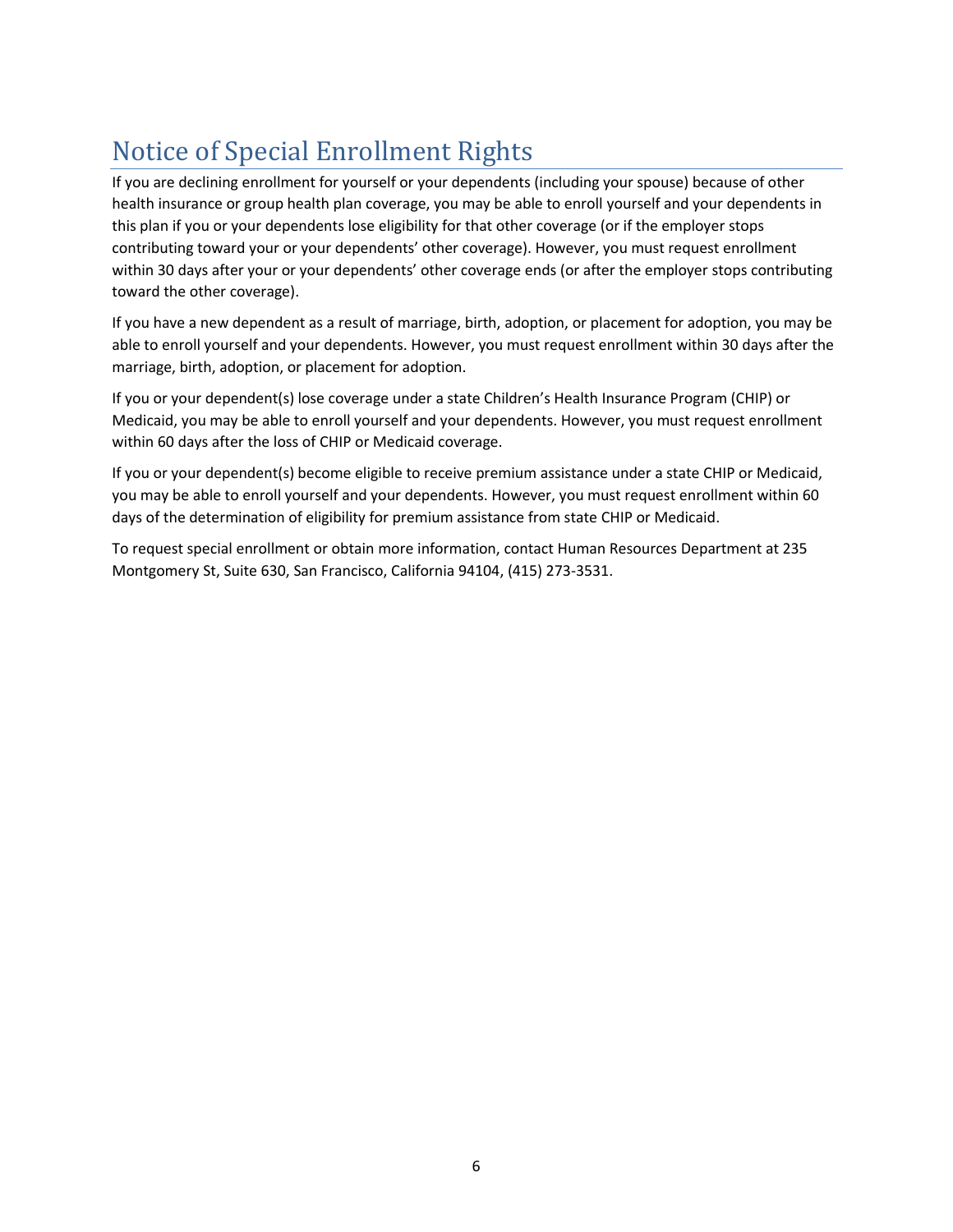# <span id="page-6-0"></span>Notice of Privacy Practices

Premier Talent Partners - Internal 235 Montgomery St, Suite 630 San Francisco, California 94104 (415) 273-3531 https://www.premiertalentpartners.com/

### **Privacy Official:**

Human Resources Department 235 Montgomery St, Suite 630 San Francisco, California 94104 (415) 273-3531

Effective Date: 01/01/2020

### Your Information. Your Rights. Our Responsibilities.

This notice describes how medical information about you may be used and disclosed and how you can get access to this information. **Please review it carefully.**

### Your Rights

You have the right to:

- Get a copy of your health and claims records
- Correct your health and claims records
- Request confidential communication
- Ask us to limit the information we share
- Get a list of those with whom we've shared your information
- Get a copy of this privacy notice
- Choose someone to act for you
- File a complaint if you believe your privacy rights have been violated

### Your Choices

You have some choices in the way that we use and share information as we:

- Answer coverage questions from your family and friends
- Provide disaster relief
- Market our services and sell your information

### Our Uses and Disclosures

We may use and share your information as we:

- Help manage the health care treatment you receive
- Run our organization
- Pay for your health services
- Administer your health plan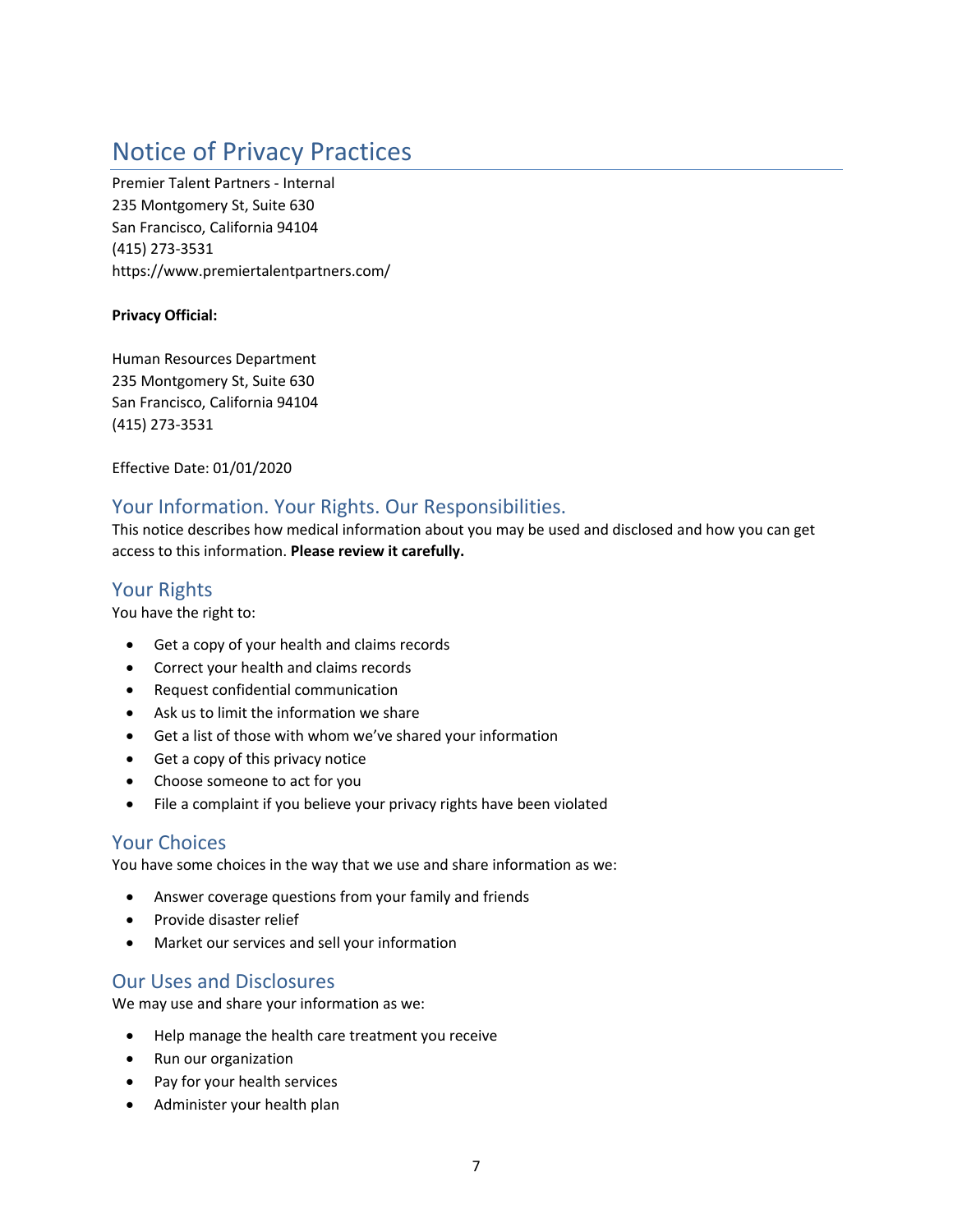- Help with public health and safety issues
- Do research
- Comply with the law
- Respond to organ and tissue donation requests and work with a medical examiner or funeral director
- Address workers' compensation, law enforcement, and other government requests
- Respond to lawsuits and legal actions

### Your Rights

**When it comes to your health information, you have certain rights.** This section explains your rights and some of our responsibilities to help you.

### **Get a copy of health and claims records**

- You can ask to see or get a copy of your health and claims records and other health information we have about you. Ask us how to do this.
- We will provide a copy or a summary of your health and claims records, usually within 30 days of your request. We may charge a reasonable, cost-based fee.

### **Ask us to correct health and claims records**

- You can ask us to correct your health and claims records if you think they are incorrect or incomplete. Ask us how to do this.
- We may say "no" to your request, but we'll tell you why in writing within 60 days.

### **Request confidential communications**

- You can ask us to contact you in a specific way (for example, home or office phone) or to send mail to a different address.
- We will consider all reasonable requests, and must say "yes" if you tell us you would be in danger if we do not.

### **Ask us to limit what we use or share**

- You can ask us not to use or share certain health information for treatment, payment, or our operations.
- We are not required to agree to your request, and we may say "no" if it would affect your care.

### **Get a list of those with whom we've shared information**

- You can ask for a list (accounting) of the times we've shared your health information for six years prior to the date you ask, who we shared it with, and why.
- We will include all the disclosures except for those about treatment, payment, and health care operations, and certain other disclosures (such as any you asked us to make). We'll provide one accounting a year for free but will charge a reasonable, cost-based fee if you ask for another one within 12 months.

### **Get a copy of this privacy notice**

You can ask for a paper copy of this notice at any time, even if you have agreed to receive the notice electronically. We will provide you with a paper copy promptly.

### **Choose someone to act for you**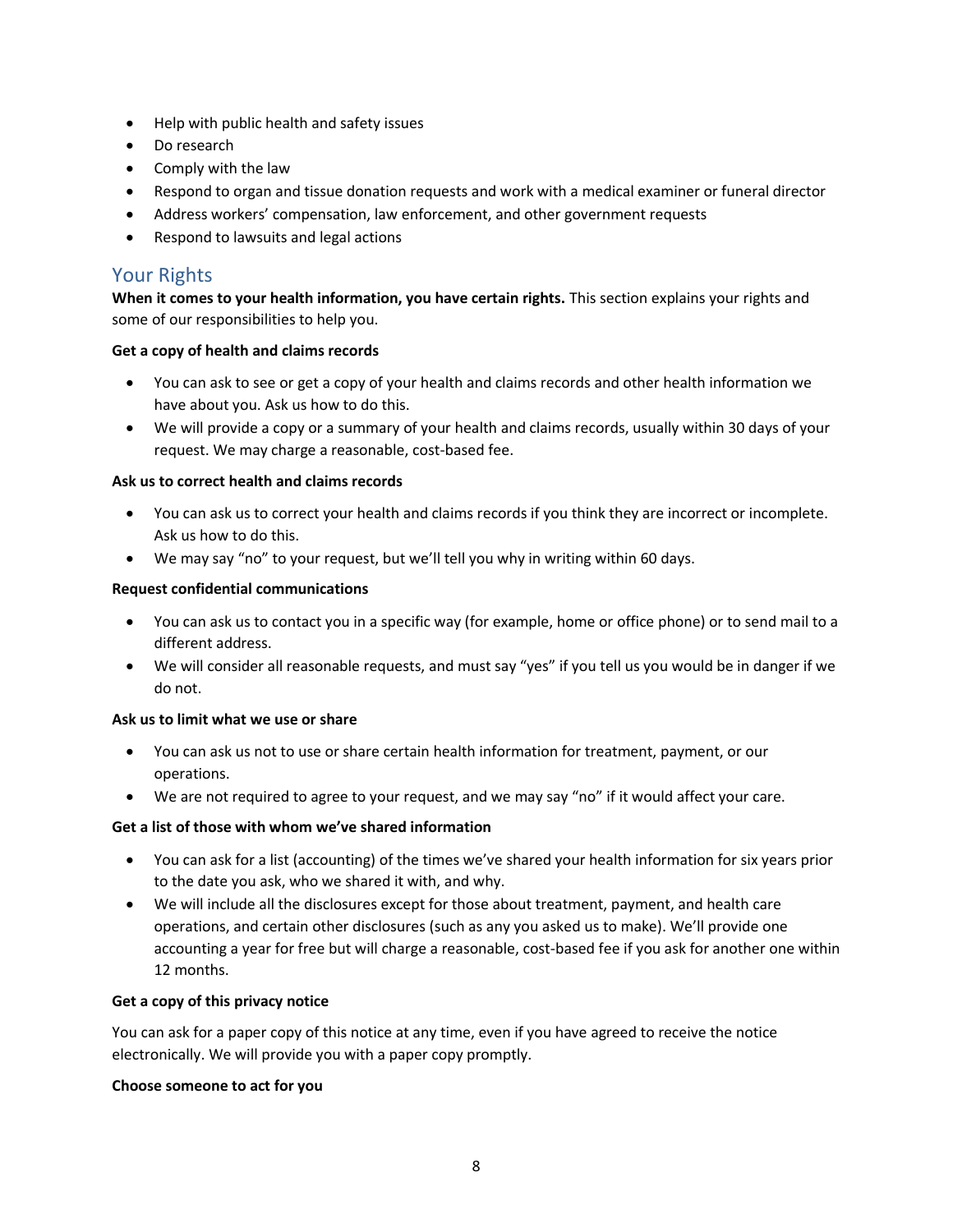- If you have given someone medical power of attorney or if someone is your legal guardian, that person can exercise your rights and make choices about your health information.
- We will make sure the person has this authority and can act for you before we take any action.

#### **File a complaint if you feel your rights are violated**

- You can complain if you feel we have violated your rights by contacting us at: Human Resources Department 235 Montgomery St, Suite 630 San Francisco, California 94104 (415) 273-3531
- You can file a complaint with the U.S. Department of Health and Human Services Office for Civil Rights by sending a letter to 200 Independence Avenue, S.W., Washington, D.C. 20201, calling 1-877-696- 6775, or visiting **www.hhs.gov/ocr/privacy/hipaa/complaints/**.
- We will not retaliate against you for filing a complaint.

### Your Choices

**For certain health information, you can tell us your choices about what we share.** If you have a clear preference for how we share your information in the situations described below, talk to us. Tell us what you want us to do, and we will follow your instructions.

In these cases, you have both the right and choice to tell us to:

- Share information with your family, close friends, or others involved in payment for your care
- Share information in a disaster relief situation

*If you are not able to tell us your preference, for example if you are unconscious, we may go ahead and share your information if we believe it is in your best interest. We may also share your information when needed to lessen a serious and imminent threat to health or safety.*

In these cases we *never* share your information unless you give us written permission:

- Marketing purposes
- Sale of your information

### Our Uses and Disclosures

#### **How do we typically use or share your health information?**

We typically use or share your health information in the following ways.

#### **Help manage the health care treatment you receive**

We can use your health information and share it with professionals who are treating you.

*Example: A doctor sends us information about your diagnosis and treatment plan so we can arrange additional services.*

#### **Run our organization**

We can use and share your information to run our organization and contact you when necessary.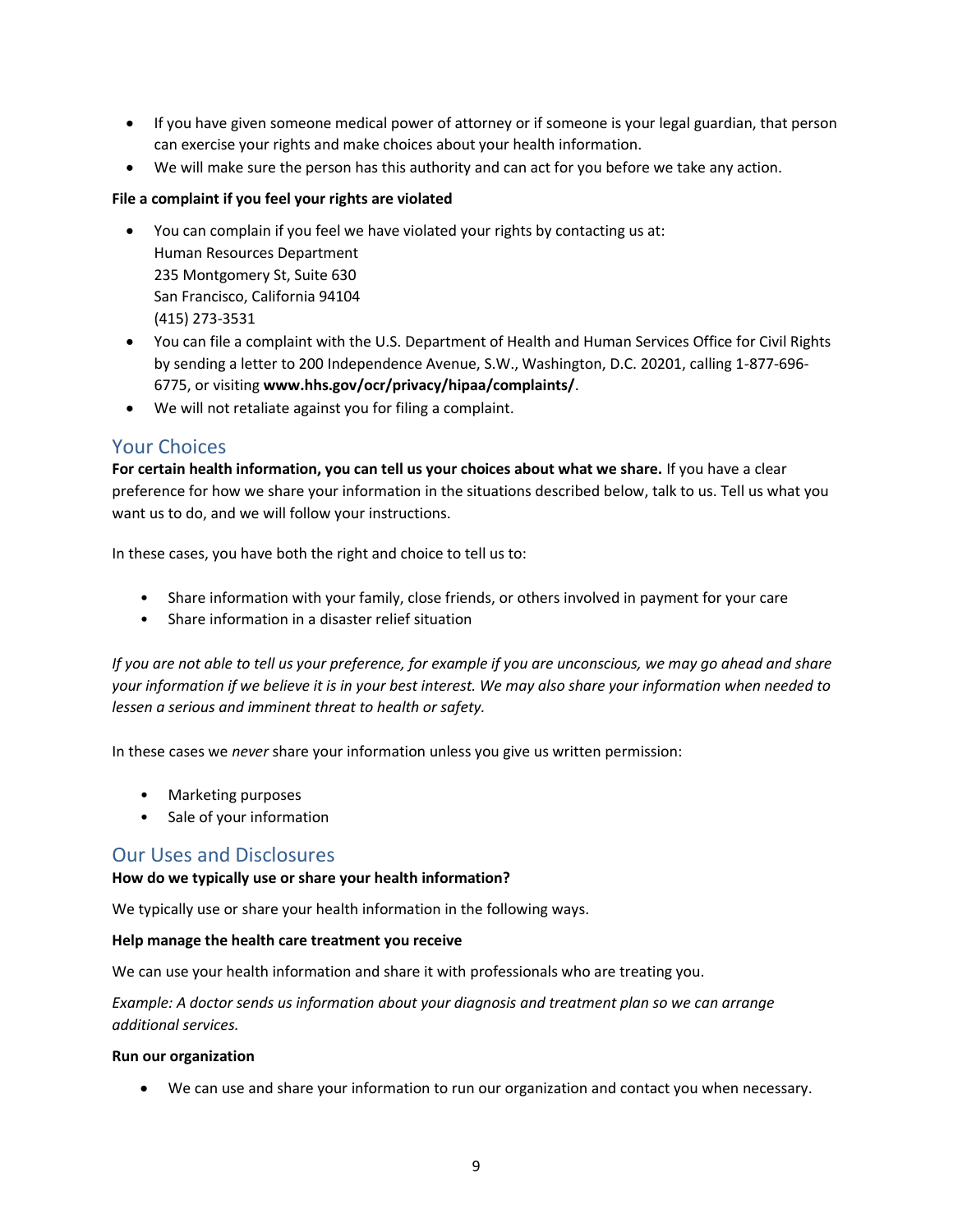We are not allowed to use genetic information to decide whether we will give you coverage and the price of that coverage. This does not apply to long term care plans.

*Example: We use health information about you to develop better services for you.* 

#### **Pay for your health services**

We can use and disclose your health information as we pay for your health services.

*Example: We share information about you with your dental plan to coordinate payment for your dental work.*

#### **Administer your plan**

We may disclose your health information to your health plan sponsor for plan administration.

*Example: Your company contracts with us to provide a health plan, and we provide your company with certain statistics to explain the premiums we charge.* 

### How else can we use or share your health information?

We are allowed or required to share your information in other ways – usually in ways that contribute to the public good, such as public health and research. We have to meet many conditions in the law before we can share your information for these purposes. For more information, see: [www.hhs.gov/ocr/privacy/hipaa/understanding/consumers/noticepp.html.](https://www.hhs.gov/hipaa/for-individuals/notice-privacy-practices/index.html)

#### **Help with public health and safety issues**

We can share health information about you for certain situations such as:

- Preventing disease
- Helping with product recalls
- Reporting adverse reactions to medications
- Reporting suspected abuse, neglect, or domestic violence
- Preventing or reducing a serious threat to anyone's health or safety

#### **Do research**

We can use or share your information for health research.

#### **Comply with the law**

We will share information about you if state or federal laws require it, including with the Department of Health and Human Services if it wants to see that we're complying with federal privacy law.

#### **Respond to organ and tissue donation requests and work with a medical examiner or funeral director**

- We can share health information about you with organ procurement organizations.
- We can share health information with a coroner, medical examiner, or funeral director when an individual dies.

#### **Address workers' compensation, law enforcement, and other government requests**

We can use or share health information about you:

- For workers' compensation claims
- For law enforcement purposes or with a law enforcement official
- With health oversight agencies for activities authorized by law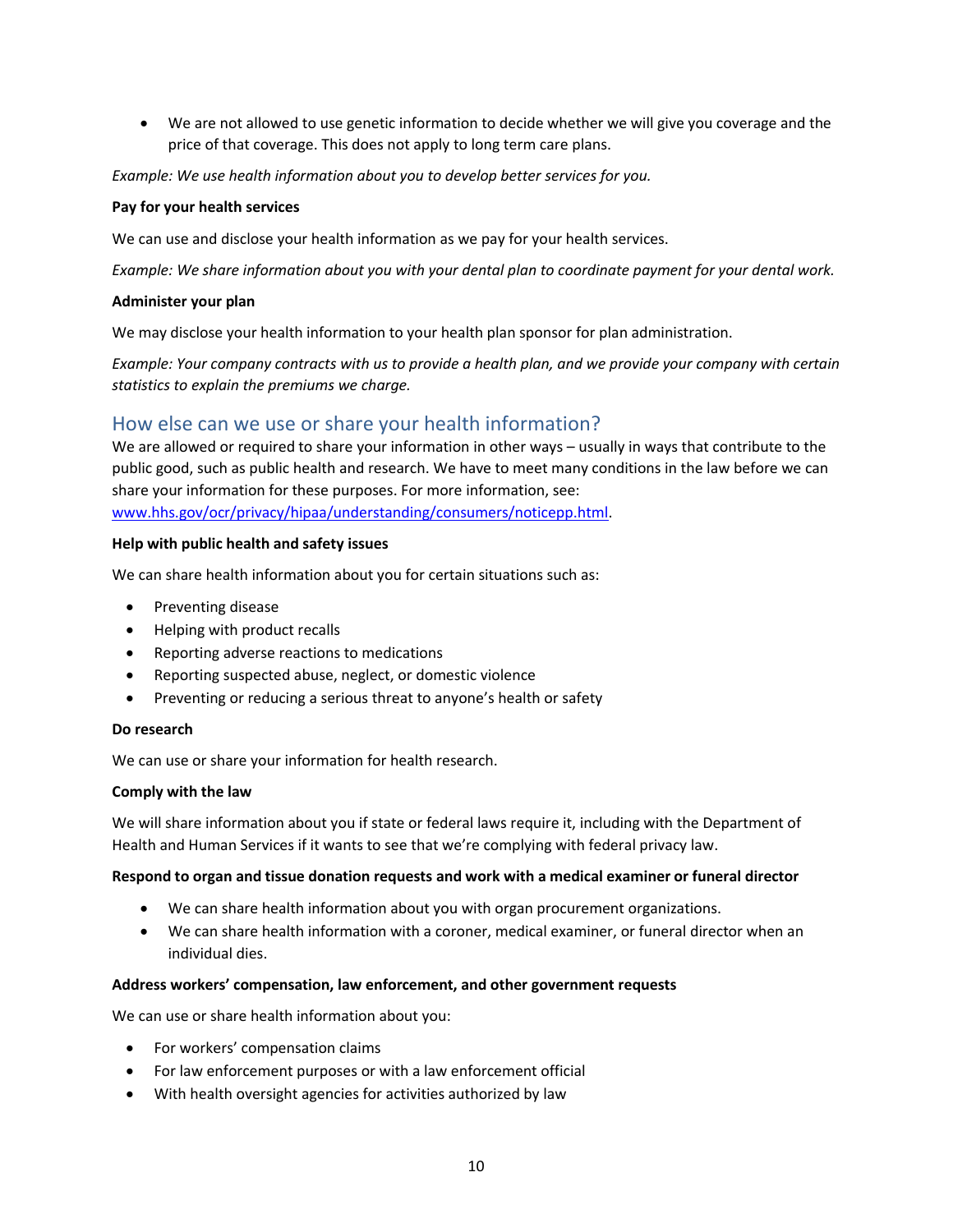For special government functions such as military, national security, and presidential protective services

### **Respond to lawsuits and legal actions**

We can share health information about you in response to a court or administrative order, or in response to a subpoena.

### Our Responsibilities

- We are required by law to maintain the privacy and security of your protected health information.
- We will let you know promptly if a breach occurs that may have compromised the privacy or security of your information.
- We must follow the duties and privacy practices described in this notice and give you a copy of it.
- We will not use or share your information other than as described here unless you tell us we can in writing. If you tell us we can, you may change your mind at any time. Let us know in writing if you change your mind.

For more information, see: [www.hhs.gov/ocr/privacy/hipaa/understanding/consumers/noticepp.html](http://www.hhs.gov/ocr/privacy/hipaa/understanding/consumers/noticepp.html)**.**

## Changes to the Terms of this Notice

We can change the terms of this notice, and the changes will apply to all information we have about you. The new notice will be available upon request, on our web site, and we will mail a copy to you.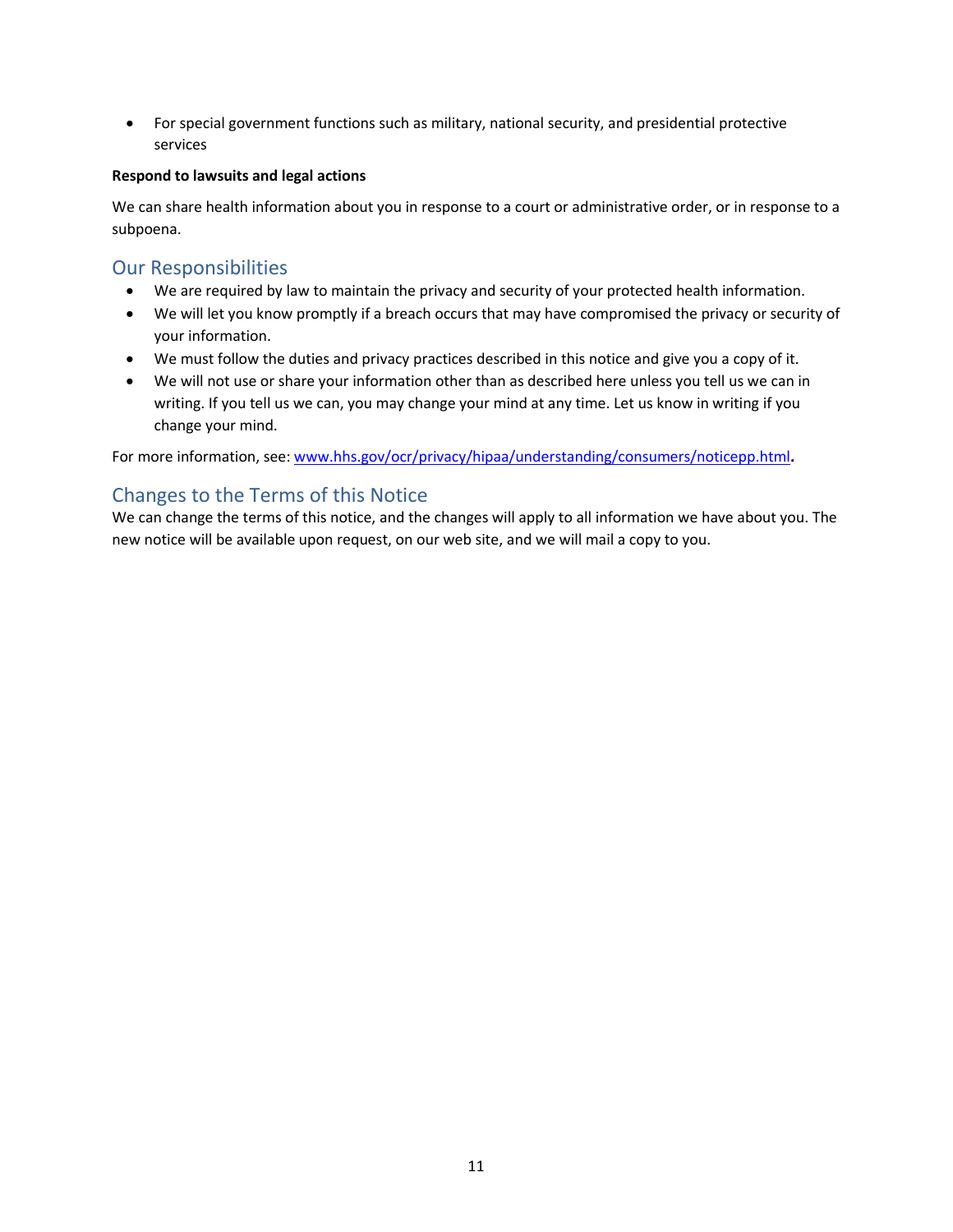# <span id="page-11-0"></span>Mental Health Parity and Addiction Equity Act (MHPAEA) Disclosure

The Mental Health Parity and Addiction Equity Act of 2008 generally requires group health plans and health insurance issuers to ensure that financial requirements (such as co-pays and deductibles) and treatment limitations (such as annual visit limits) applicable to mental health or substance use disorder benefits are no more restrictive than the predominant requirements or limitations applied to substantially all medical/surgical benefits. For information regarding the criteria for medical necessity determinations made under the Premier Talent Partners - Internal Health & Welfare Benefits Plan with respect to mental health or substance use disorder benefits, please contact your plan administrator at (415) 273-3531.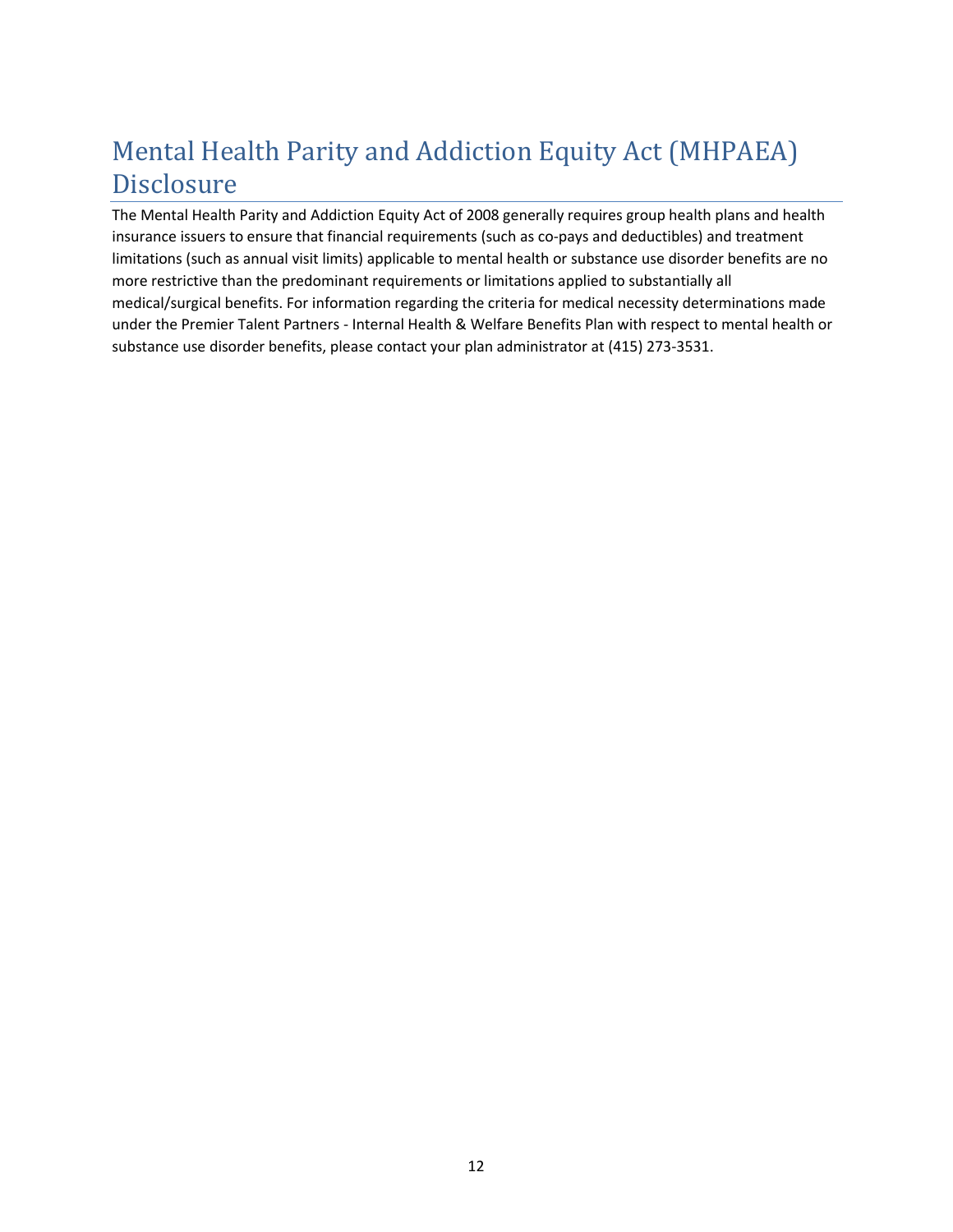# <span id="page-12-0"></span>Employer's Children's Health Insurance Program (CHIP) Notice

### **Premium Assistance Under Medicaid and the Children's Health Insurance Program (CHIP)**

If you or your children are eligible for Medicaid or CHIP and you're eligible for health coverage from your employer, your state may have a premium assistance program that can help pay for coverage, using funds from their Medicaid or CHIP programs. If you or your children aren't eligible for Medicaid or CHIP, you won't be eligible for these premium assistance programs but you may be able to buy individual insurance coverage through the Health Insurance Marketplace. For more information, visi[t www.healthcare.gov.](http://www.healthcare.gov/)

If you or your dependents are already enrolled in Medicaid or CHIP and you live in a State listed below, contact your State Medicaid or CHIP office to find out if premium assistance is available.

If you or your dependents are NOT currently enrolled in Medicaid or CHIP, and you think you or any of your dependents might be eligible for either of these programs, contact your State Medicaid or CHIP office or dial **1-877- KIDS NOW** o[r www.insurekidsnow.gov](http://www.insurekidsnow.gov/) to find out how to apply. If you qualify, ask your state if it has a program that might help you pay the premiums for an employer-sponsored plan.

If you or your dependents are eligible for premium assistance under Medicaid or CHIP, as well as eligible under your employer plan, your employer must allow you to enroll in your employer plan if you aren't already enrolled. This is called a "special enrollment" opportunity, and **you must request coverage within 60 days of being determined eligible for premium assistance**. If you have questions about enrolling in your employer plan, contact the Department of Labor a[t www.askebsa.dol.gov](http://www.askebsa.dol.gov/) or call **1-866-444-EBSA (3272)**.

**If you live in one of the following states, you may be eligible for assistance paying your employer health plan premiums. The following list of states is current as of July 31, 2019. Contact your State for more information on eligibility —**

| <b>ALABAMA - Medicaid</b>                              | <b>FLORIDA - Medicaid</b>                               |
|--------------------------------------------------------|---------------------------------------------------------|
| Website: http://myalhipp.com/                          | Website: http://flmedicaidtplrecovery.com/hipp/         |
| Phone: 1-855-692-5447                                  | Phone: 1-877-357-3268                                   |
|                                                        |                                                         |
| ALASKA – Medicaid                                      | <b>GEORGIA - Medicaid</b>                               |
| The AK Health Insurance Premium Payment Program        | Website: https://medicaid.georgia.gov/health-insurance- |
| Website: http://myakhipp.com/                          | premium-payment-program-hipp                            |
| Phone: 1-866-251-4861                                  | Phone: 678-564-1162 ext. 2131                           |
| Email: CustomerService@MyAKHIPP.com                    |                                                         |
| Medicaid Eligibility:                                  |                                                         |
| http://dhss.alaska.gov/dpa/Pages/medicaid/default.aspx |                                                         |
|                                                        |                                                         |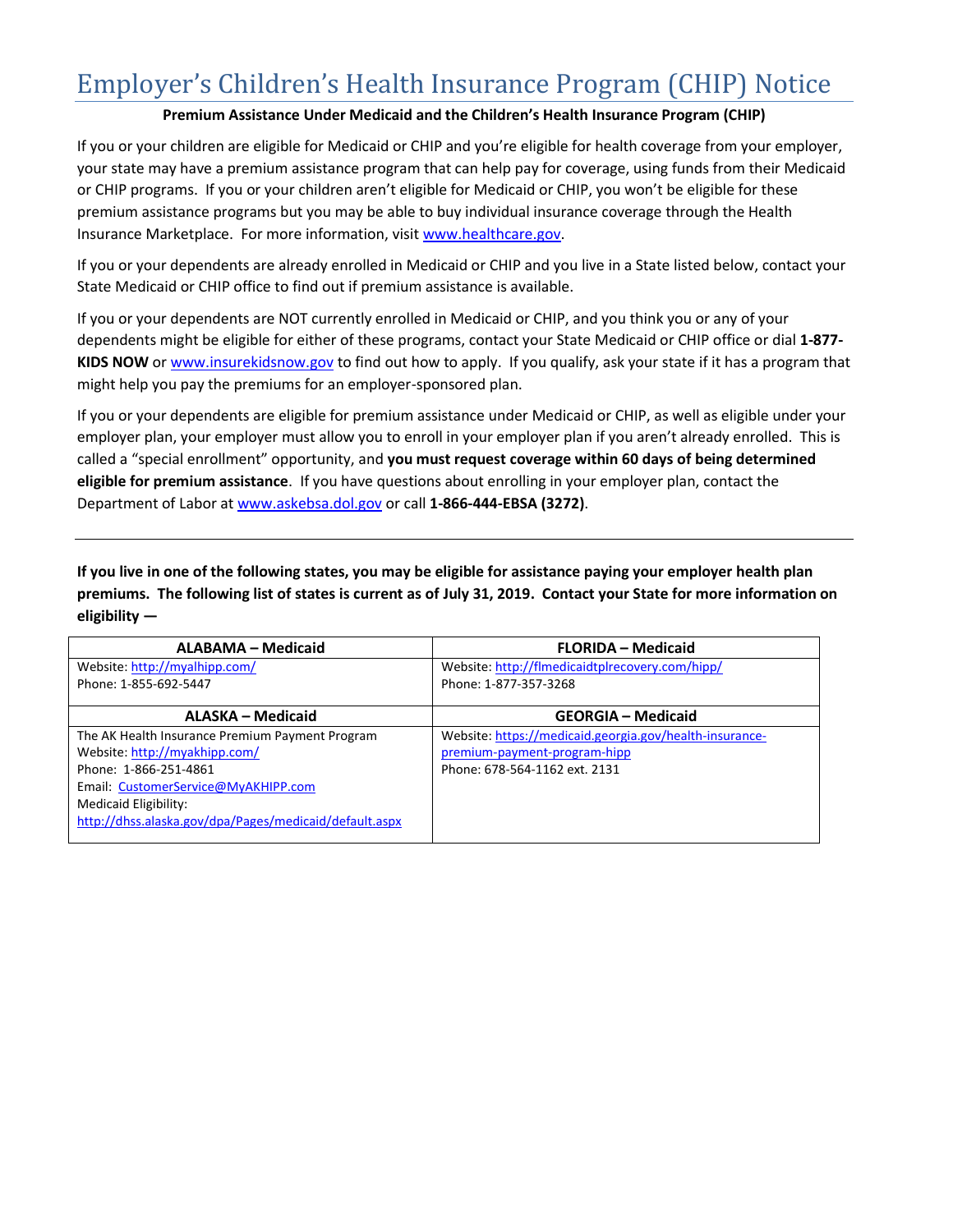| <b>ARKANSAS - Medicaid</b>                                   | <b>INDIANA - Medicaid</b>                                                          |
|--------------------------------------------------------------|------------------------------------------------------------------------------------|
| Website: http://myarhipp.com/                                | Healthy Indiana Plan for low-income adults 19-64                                   |
| Phone: 1-855-MyARHIPP (855-692-7447)                         | Website: http://www.in.gov/fssa/hip/                                               |
|                                                              | Phone: 1-877-438-4479                                                              |
|                                                              | All other Medicaid                                                                 |
|                                                              | Website: http://www.indianamedicaid.com                                            |
|                                                              | Phone: 1-800-403-0864                                                              |
| <b>COLORADO - Health First Colorado (Colorado's</b>          | <b>IOWA-Medicaid</b>                                                               |
| Medicaid Program) & Child Health Plan Plus (CHP+)            |                                                                                    |
| Health First Colorado Website:                               | Website: http://dhs.iowa.gov/Hawki                                                 |
| https://www.healthfirstcolorado.com/                         | Phone: 1-800-257-8563                                                              |
| Health First Colorado Member Contact Center:                 |                                                                                    |
| 1-800-221-3943/ State Relay 711                              |                                                                                    |
| CHP+: https://www.colorado.gov/pacific/hcpf/child-health-    |                                                                                    |
| plan-plus                                                    |                                                                                    |
| CHP+ Customer Service: 1-800-359-1991/ State Relay 711       |                                                                                    |
| <b>KANSAS - Medicaid</b>                                     | NEW HAMPSHIRE - Medicaid                                                           |
| Website: http://www.kdheks.gov/hcf/<br>Phone: 1-785-296-3512 | Website: https://www.dhhs.nh.gov/oii/hipp.htm<br>Phone: 603-271-5218               |
|                                                              |                                                                                    |
|                                                              | Toll free number for the HIPP program: 1-800-852-3345, ext.<br>5218                |
| <b>KENTUCKY - Medicaid</b>                                   | NEW JERSEY - Medicaid and CHIP                                                     |
|                                                              |                                                                                    |
| Website: https://chfs.ky.gov                                 | <b>Medicaid Website:</b>                                                           |
| Phone: 1-800-635-2570                                        | http://www.state.nj.us/humanservices/dmahs/clients/medicaid                        |
|                                                              |                                                                                    |
|                                                              | Medicaid Phone: 609-631-2392                                                       |
|                                                              | CHIP Website: http://www.njfamilycare.org/index.html<br>CHIP Phone: 1-800-701-0710 |
| <b>LOUISIANA - Medicaid</b>                                  | <b>NEW YORK - Medicaid</b>                                                         |
| Website:                                                     | Website: https://www.health.ny.gov/health_care/medicaid/                           |
| http://dhh.louisiana.gov/index.cfm/subhome/1/n/331           | Phone: 1-800-541-2831                                                              |
| Phone: 1-888-695-2447                                        |                                                                                    |
|                                                              |                                                                                    |
| <b>MAINE - Medicaid</b>                                      | <b>NORTH CAROLINA - Medicaid</b>                                                   |
| Website: http://www.maine.gov/dhhs/ofi/public-               | Website: https://medicaid.ncdhhs.gov/                                              |
| assistance/index.html                                        | Phone: 919-855-4100                                                                |
| Phone: 1-800-442-6003                                        |                                                                                    |
| TTY: Maine relay 711                                         |                                                                                    |
| <b>MASSACHUSETTS - Medicaid and CHIP</b>                     | <b>NORTH DAKOTA - Medicaid</b>                                                     |
| Website:                                                     | Website:                                                                           |
| http://www.mass.gov/eohhs/gov/departments/masshealth/        | http://www.nd.gov/dhs/services/medicalserv/medicaid/                               |
| Phone: 1-800-862-4840                                        | Phone: 1-844-854-4825                                                              |
|                                                              |                                                                                    |
|                                                              |                                                                                    |
| <b>MINNESOTA - Medicaid</b>                                  | <b>OKLAHOMA - Medicaid and CHIP</b>                                                |
| Website:                                                     | Website: http://www.insureoklahoma.org                                             |
| https://mn.gov/dhs/people-we-serve/seniors/health-           | Phone: 1-888-365-3742                                                              |
| care/health-care-programs/programs-and-services/other-       |                                                                                    |
| insurance.jsp<br>Phone: 1-800-657-3739                       |                                                                                    |
|                                                              |                                                                                    |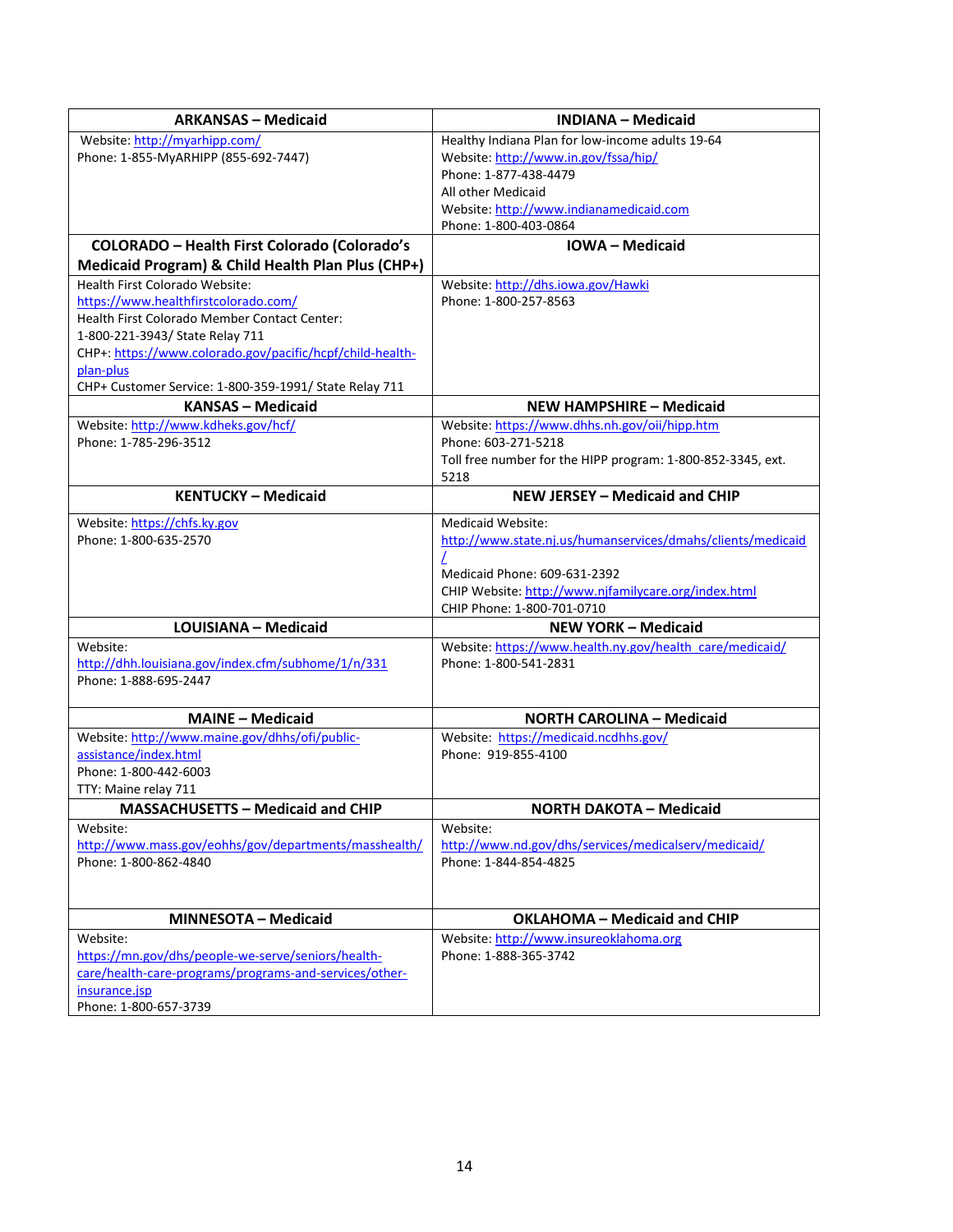| <b>MISSOURI-Medicaid</b>                              | <b>OREGON - Medicaid</b>                                      |
|-------------------------------------------------------|---------------------------------------------------------------|
| Website:                                              | Website: http://healthcare.oregon.gov/Pages/index.aspx        |
| http://www.dss.mo.gov/mhd/participants/pages/hipp.htm | http://www.oregonhealthcare.gov/index-es.html                 |
| Phone: 573-751-2005                                   | Phone: 1-800-699-9075                                         |
| <b>MONTANA - Medicaid</b>                             | PENNSYLVANIA - Medicaid                                       |
| Website:                                              | Website:                                                      |
| http://dphhs.mt.gov/MontanaHealthcarePrograms/HIPP    | http://www.dhs.pa.gov/provider/medicalassistance/healthinsur  |
| Phone: 1-800-694-3084                                 | ancepremiumpaymenthippprogram/index.htm                       |
|                                                       | Phone: 1-800-692-7462                                         |
| <b>NEBRASKA - Medicaid</b>                            | <b>RHODE ISLAND - Medicaid</b>                                |
| Website: http://www.ACCESSNebraska.ne.gov             | Website: http://www.eohhs.ri.gov/                             |
| Phone: (855) 632-7633                                 | Phone: 855-697-4347, or 401-462-0311 (Direct Rite Share Line) |
| Lincoln: (402) 473-7000                               |                                                               |
| Omaha: (402) 595-1178                                 |                                                               |
| <b>NEVADA - Medicaid</b>                              | <b>SOUTH CAROLINA - Medicaid</b>                              |
| Medicaid Website: http://dhcfp.nv.gov/                | Website: http://www.scdhhs.gov                                |
| Medicaid Phone: 1-800-992-0900                        | Phone: 1-888-549-0820                                         |
|                                                       |                                                               |
|                                                       |                                                               |
| <b>SOUTH DAKOTA - Medicaid</b>                        | <b>WASHINGTON - Medicaid</b>                                  |
| Website: http://dss.sd.gov                            | Website: https://www.hca.wa.gov/                              |
| Phone: 1-888-828-0059                                 | Phone: 1-800-562-3022 ext. 15473                              |
|                                                       |                                                               |
| <b>TEXAS - Medicaid</b>                               | WEST VIRGINIA - Medicaid                                      |
| Website: http://gethipptexas.com/                     | Website: http://mywvhipp.com/                                 |
| Phone: 1-800-440-0493                                 | Toll-free phone: 1-855-MyWVHIPP (1-855-699-8447)              |
|                                                       |                                                               |
|                                                       |                                                               |
| <b>UTAH - Medicaid and CHIP</b>                       | WISCONSIN - Medicaid and CHIP                                 |
| Medicaid Website: https://medicaid.utah.gov/          | Website:                                                      |
| CHIP Website: http://health.utah.gov/chip             | https://www.dhs.wisconsin.gov/publications/p1/p10095.pdf      |
| Phone: 1-877-543-7669                                 | Phone: 1-800-362-3002                                         |
|                                                       |                                                               |
|                                                       |                                                               |
| <b>VERMONT-Medicaid</b>                               | <b>WYOMING - Medicaid</b>                                     |
| Website: http://www.greenmountaincare.org/            | Website: https://wyequalitycare.acs-inc.com                   |
| Phone: 1-800-250-8427                                 | Phone: 307-777-7531                                           |
| VIRGINIA - Medicaid and CHIP                          |                                                               |
|                                                       |                                                               |
| <b>Medicaid Website:</b>                              |                                                               |
| http://www.coverva.org/programs premium assistance.cf |                                                               |
| m                                                     |                                                               |
| Medicaid Phone: 1-800-432-5924                        |                                                               |
| CHIP Website:                                         |                                                               |
| http://www.coverva.org/programs premium assistance.cf |                                                               |
| m                                                     |                                                               |
| CHIP Phone: 1-855-242-8282                            |                                                               |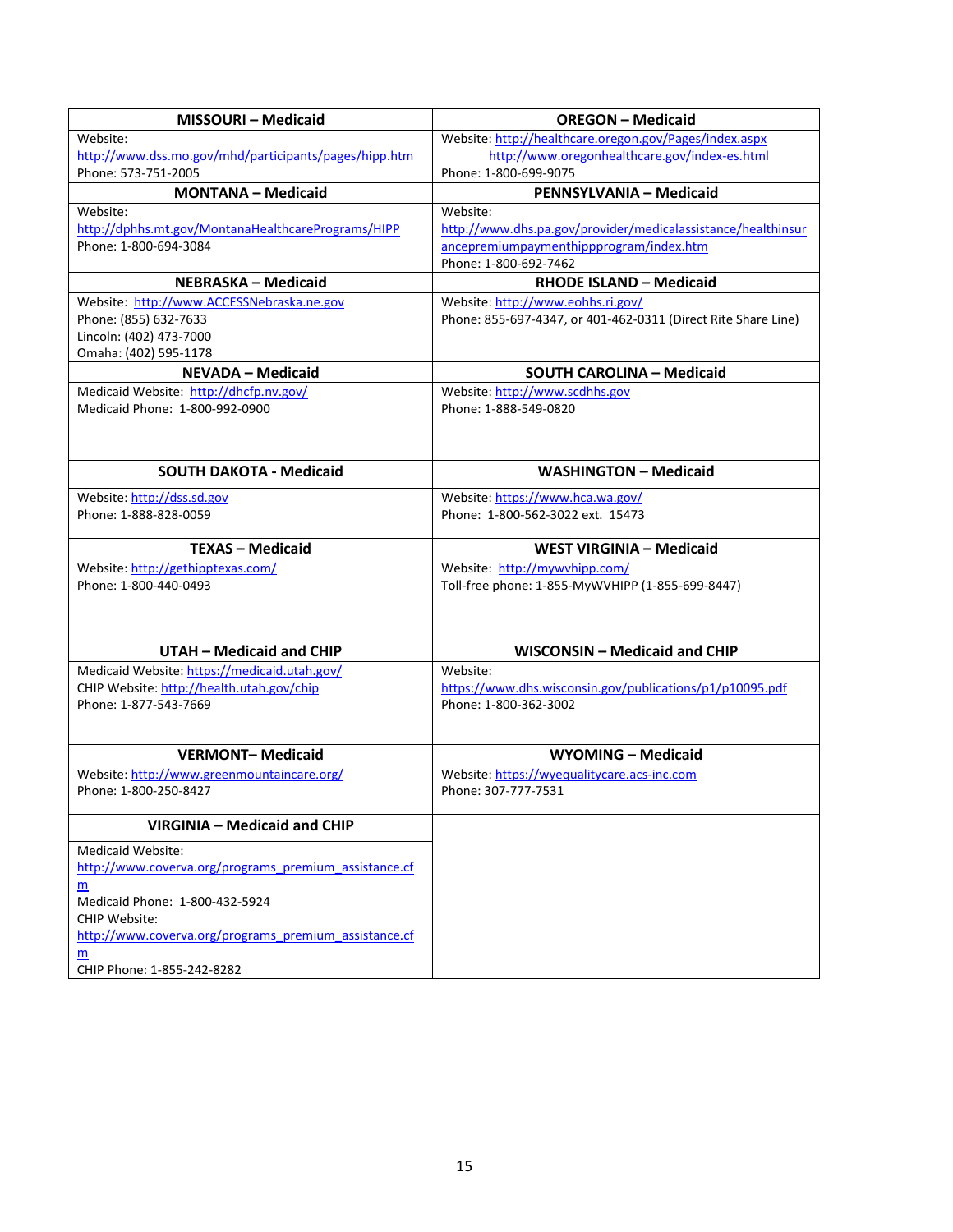To see if any other states have added a premium assistance program since July 31, 2019, or for more information on special enrollment rights, contact either:

**U.S. Department of Labor** Employee Benefits Security Administration [www.dol.gov/agencies/ebsa](https://www.dol.gov/agencies/ebsa) 1-866-444-EBSA (3272)

**U.S. Department of Health and Human Services** Centers for Medicare & Medicaid Services [www.cms.hhs.gov](http://www.cms.hhs.gov/) 1-877-267-2323, Menu Option 4, Ext. 61565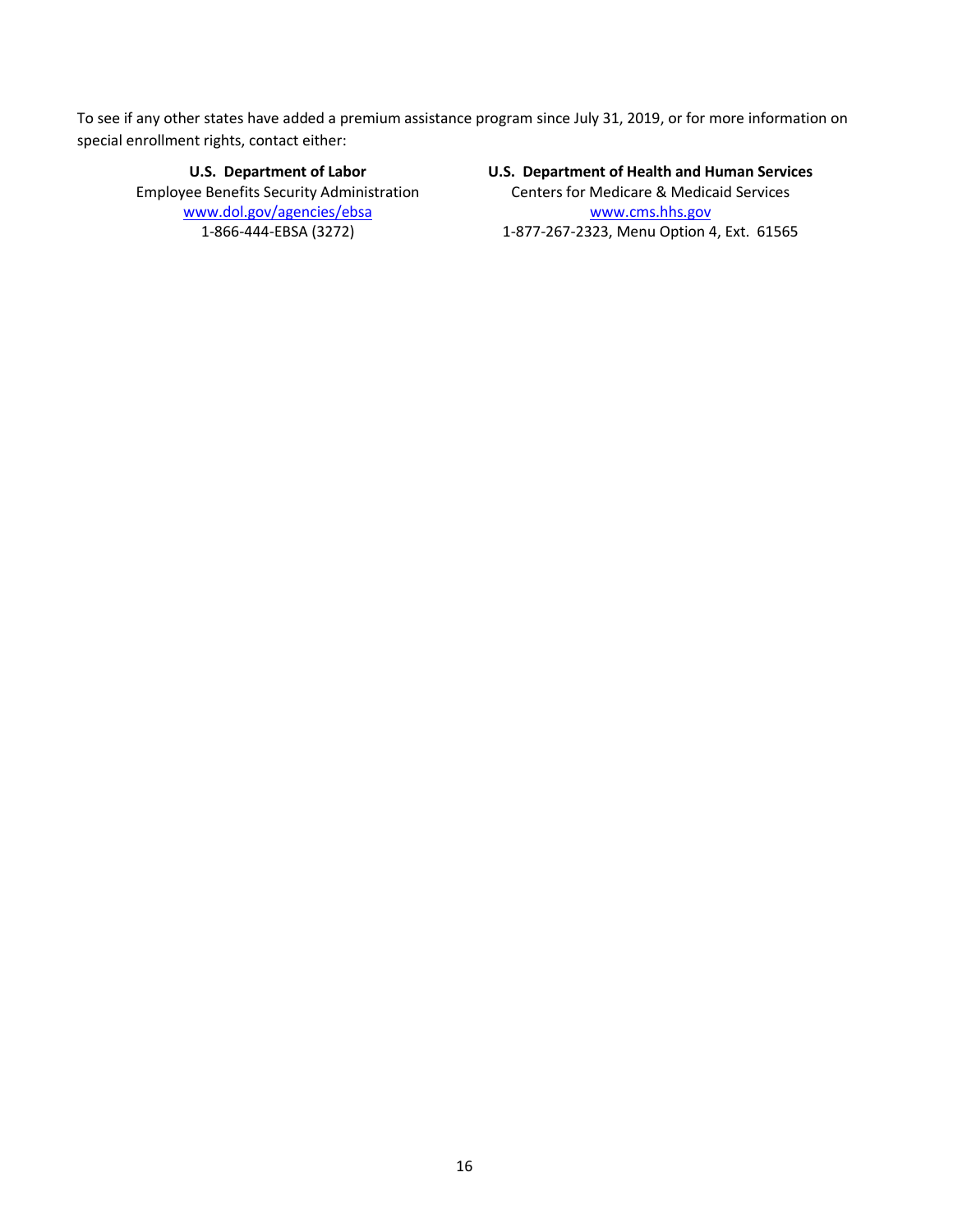# <span id="page-16-0"></span>Newborns' and Mothers' Health Protection Act Notice

Group health plans and health insurance issuers generally may not, under Federal law, restrict benefits for any hospital length of stay in connection with childbirth for the mother or newborn child to less than 48 hours following a vaginal delivery, or less than 96 hours following a cesarean section. However, Federal law generally does not prohibit the mother's or newborn's attending provider, after consulting with the mother, from discharging the mother or her newborn earlier than 48 hours (or 96 hours as applicable). In any case, plans and issuers may not, under Federal law, require that a provider obtain authorization from the plan or the insurance issuer for prescribing a length of stay not in excess of 48 hours (or 96 hours). Infant is covered under the mother's policy for the first 30 days, after the baby is born. Member must add newborn to their policy within 30 days of the date of birth for the dependent child to be covered beyond the initial 30 days of the baby's life.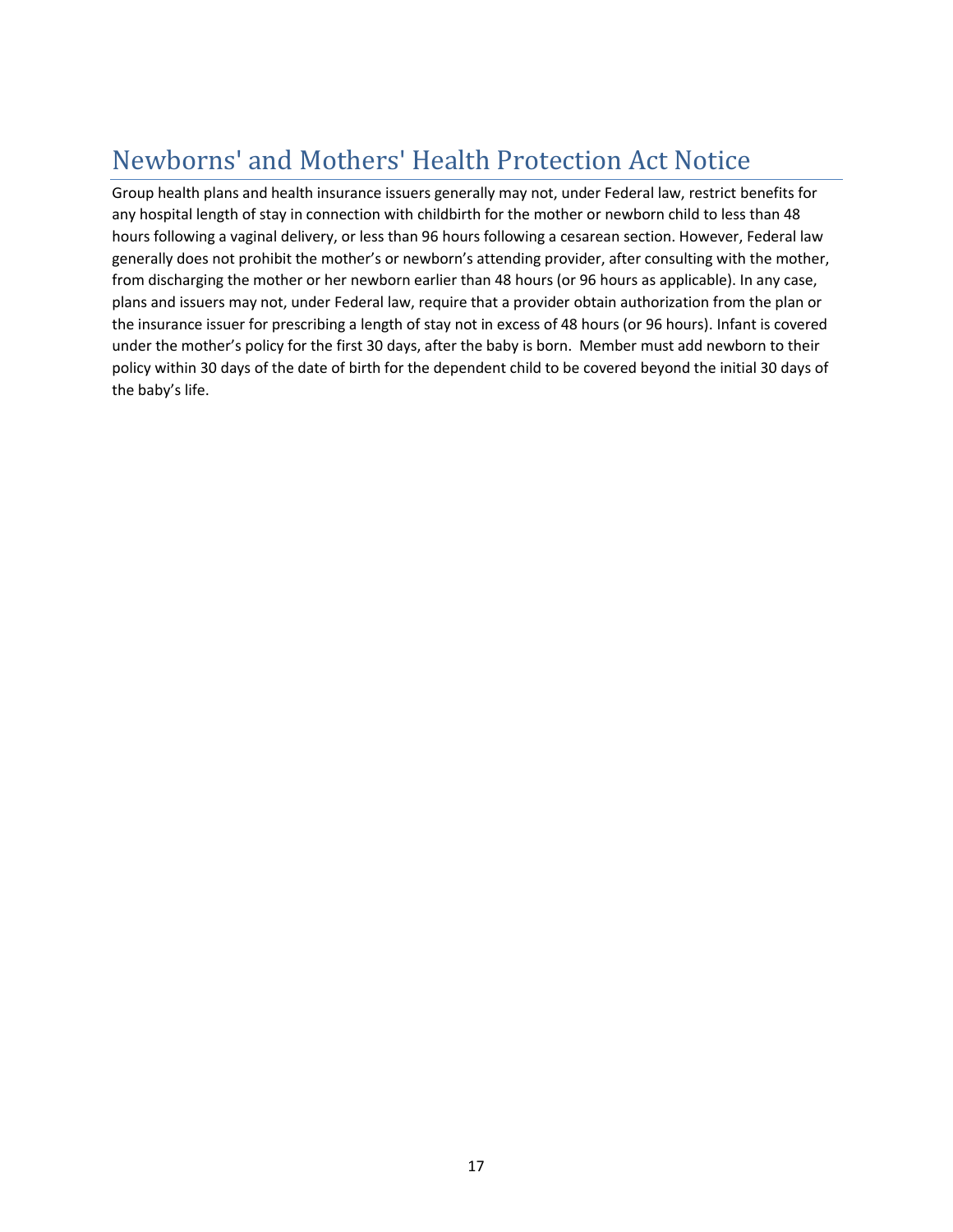# <span id="page-17-0"></span>Medicare Part D Creditable Coverage Notice

# Important Notice from Premier Talent Partners - Internal About Your Prescription Drug Coverage and Medicare

Please read this notice carefully and keep it where you can find it. This notice has information about your current prescription drug coverage with Premier Talent Partners - Internal and about your options under Medicare's prescription drug coverage. This information can help you decide whether or not you want to join a Medicare drug plan. If you are considering joining, you should compare your current coverage, including which drugs are covered at what cost, with the coverage and costs of the plans offering Medicare prescription drug coverage in your area. Information about where you can get help to make decisions about your prescription drug coverage is at the end of this notice.

There are two important things you need to know about your current coverage and Medicare's prescription drug coverage:

- 1. Medicare prescription drug coverage became available in 2006 to everyone with Medicare. You can get this coverage if you join a Medicare Prescription Drug Plan or join a Medicare Advantage Plan (like an HMO or PPO) that offers prescription drug coverage. All Medicare drug plans provide at least a standard level of coverage set by Medicare. Some plans may also offer more coverage for a higher monthly premium.
- 2. Premier Talent Partners Internal has determined that the prescription drug coverage offered by the Premier Talent Partners - Internal Health & Welfare Benefits Plan is, on average for all plan participants, expected to pay out as much as standard Medicare prescription drug coverage pays and is therefore considered Creditable Coverage. Because your existing coverage is Creditable Coverage, you can keep this coverage and not pay a higher premium (a penalty) if you later decide to join a Medicare drug plan.

### When Can You Join a Medicare Drug Plan?

You can join a Medicare drug plan when you first become eligible for Medicare and each year from October  $15^{\text{th}}$  to December 7<sup>th</sup>.

However, if you lose your current creditable prescription drug coverage, through no fault of your own, you will also be eligible for a two (2) month Special Enrollment Period (SEP) to join a Medicare drug plan.

# What Happens to Your Current Coverage If You Decide to Join a Medicare Drug Plan?

If you decide to join a Medicare drug plan, your current Premier Talent Partners - Internal coverage will be affected. Example: If you select Medicare Part D prescription drug coverage, you will lose the employer group health plan coverage. Medicare Part D coverage does not allow any other Rx coverage and will not coordinate with the employer plan.

If you do decide to join a Medicare drug plan and drop your current Premier Talent Partners - Internal coverage, be aware that you and your dependents will not be able to get this coverage back.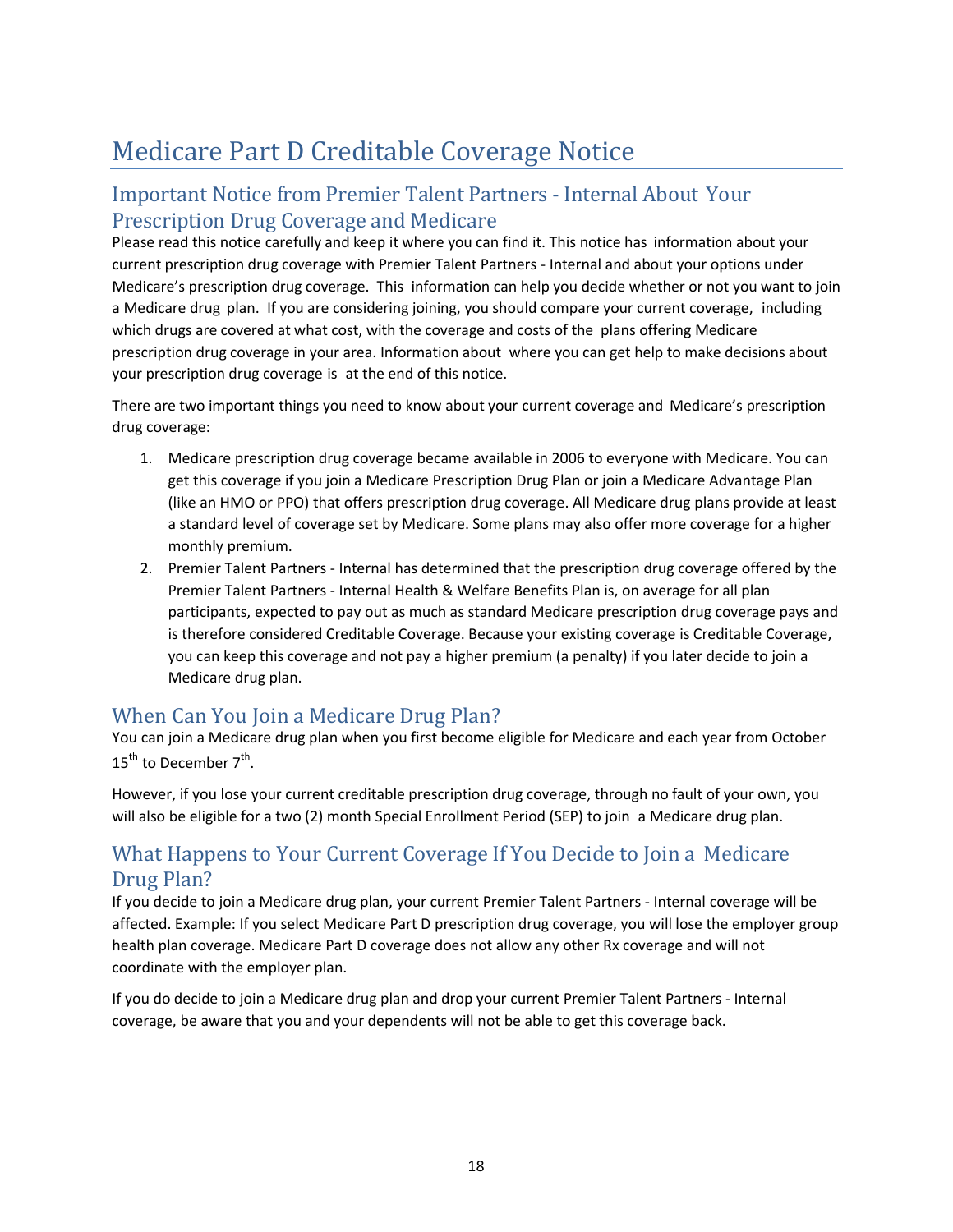# When Will You Pay a Higher Premium (Penalty) to Join a Medicare Drug Plan?

You should also know that if you drop or lose your current coverage with Premier Talent Partners - Internal and don't join a Medicare drug plan within 63 continuous days after your current coverage ends, you may pay a higher premium (a penalty) to join a Medicare drug plan later.

If you go 63 continuous days or longer without creditable prescription drug coverage, your monthly premium may go up by at least 1% of the Medicare base beneficiary premium per month for every month that you did not have that coverage. For example, if you go nineteen months without creditable coverage, your premium may consistently be at least 19% higher than the Medicare base beneficiary premium. You may have to pay this higher premium (a penalty) as long as you have Medicare prescription drug coverage. In addition, you may have to wait until the following October to join.

# For More Information About This Notice or Your Current Prescription Drug Coverage

Contact the person listed below for further information call Human Resources Department at (415) 273-3531. NOTE: You'll get this notice each year. You will also get it before the next period you can join a Medicare drug plan, and if this coverage through Premier Talent Partners - Internal changes. You also may request a copy of this notice at any time.

# For More Information About Your Options Under Medicare Prescription Drug Coverage…

More detailed information about Medicare plans that offer prescription drug coverage is in the "Medicare & You" handbook. You'll get a copy of the handbook in the mail every year from Medicare. You may also be contacted directly by Medicare drug plans.

For more information about Medicare prescription drug coverage:

- Visit [www.medicare.gov](http://www.medicare.gov/)
- Call your State Health Insurance Assistance Program (see the inside back cover of your copy of the "Medicare & You" handbook for their telephone number) for personalized help
- Call 1-800-MEDICARE (1-800-633-4227). TTY users should call 1-877-486-2048.

If you have limited income and resources, extra help paying for Medicare prescription drug coverage is available. For information about this extra help, visit Social Security on the web at [www.socialsecurity.gov,](http://www.socialsecurity.gov/) or call them at 1-800-772-1213 (TTY 1-800-325-0778).

**Remember: Keep this Creditable Coverage notice. If you decide to join one of the Medicare drug plans, you may be required to provide a copy of this notice when you join to show whether or not you have maintained creditable coverage and, therefore, whether or not you are required to pay a higher premium (a penalty).**

| Date:                                                | 01/01/2020                                                    |  |  |  |
|------------------------------------------------------|---------------------------------------------------------------|--|--|--|
|                                                      | Name of Entity/Sender: Premier Talent Partners - Internal     |  |  |  |
| Contact--Position/Office: Human Resources Department |                                                               |  |  |  |
| Address:                                             | 235 Montgomery St, Suite 630, San Francisco, California 94104 |  |  |  |
| Phone Number:                                        | (415) 273-3531                                                |  |  |  |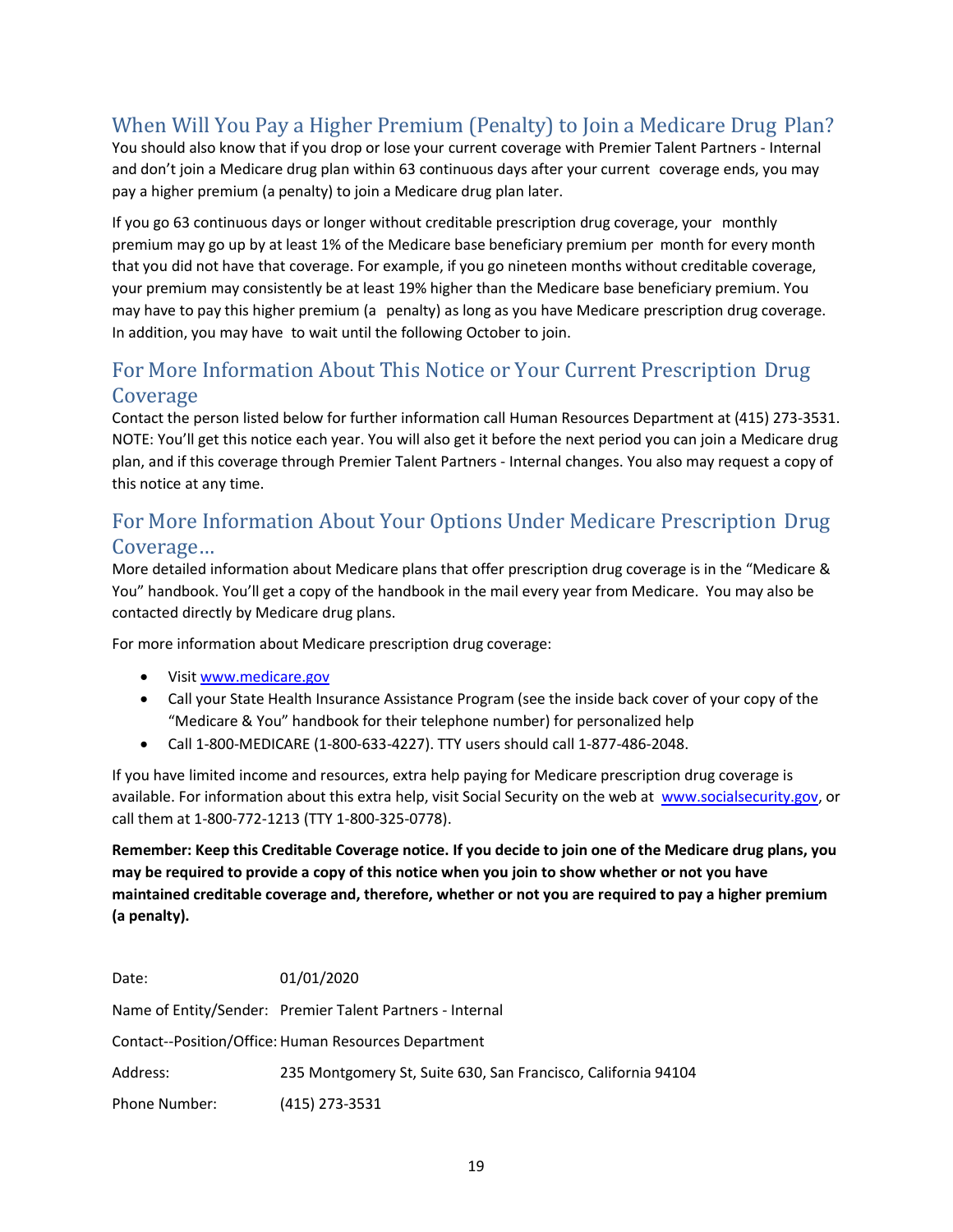# <span id="page-19-0"></span>Genetic Information Nondiscrimination Act (GINA) **Disclosures**

# Genetic Information Nondiscrimination Act of 2008

The Genetic Information Nondiscrimination Act of 2008 ("GINA") protects employees against discrimination based on their genetic information. Unless otherwise permitted, your Employer may not request or require any genetic information from you or your family members.

The Genetic Information Nondiscrimination Act of 2008 (GINA) prohibits employers and other entities covered by GINA Title II from requesting or requiring genetic information of an individual or family member of the individual, except as specifically allowed by this law. To comply with this law, we are asking that you not provide any genetic information when responding to this request for medical information. "Genetic information," as defined by GINA, includes an individual's family medical history, the results of an individual's or family member's genetic tests, the fact that an individual or an individual's family member sought or received genetic services, and genetic information of a fetus carried by an individual or an individual's family member or an embryo lawfully held by an individual or family member receiving assistive reproductive services.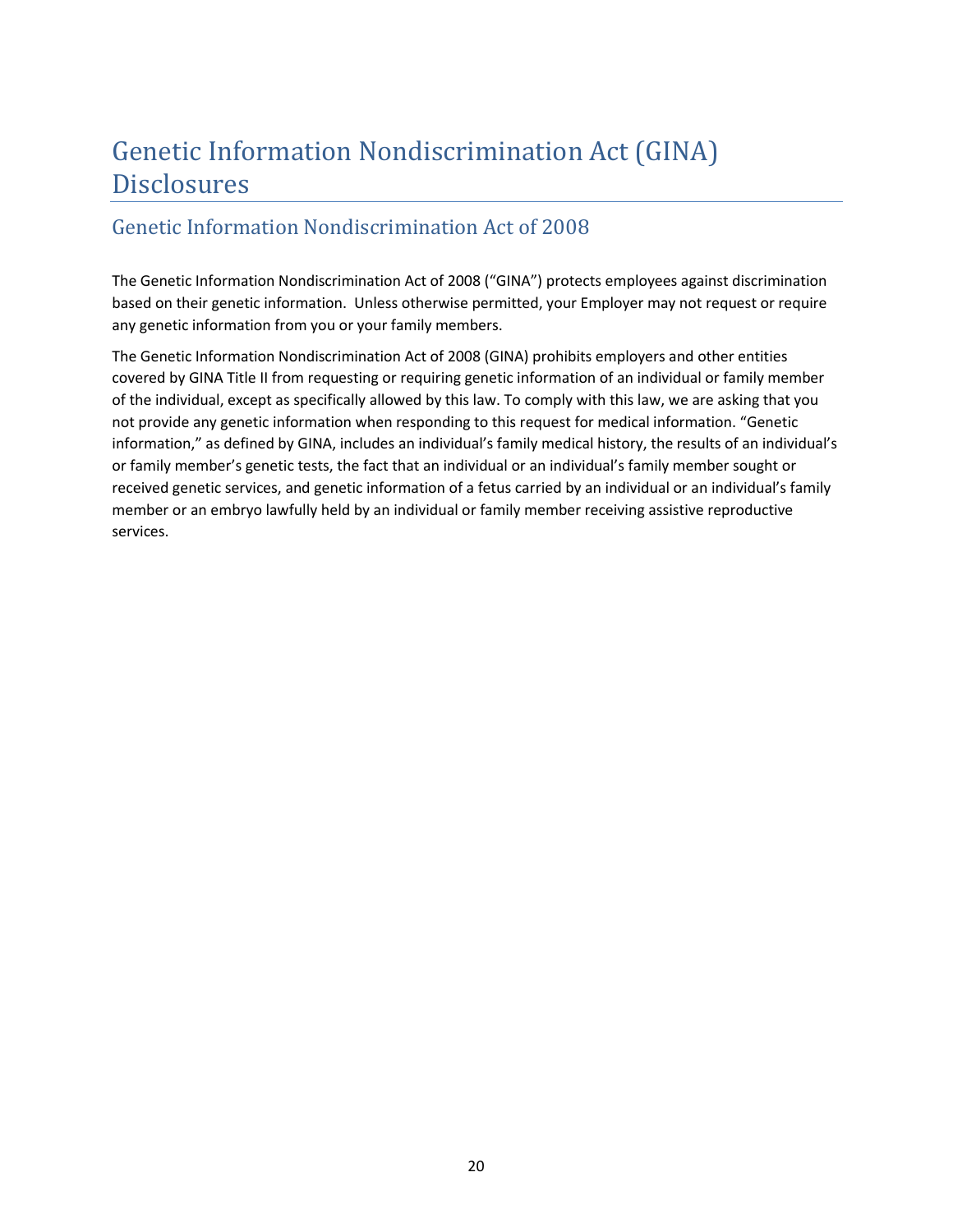# <span id="page-20-0"></span>General Notice of COBRA Rights

*(For use by single-employer group health plans)*

# Continuation Coverage Rights Under COBRA

### Introduction

You're getting this notice because you recently gained coverage under a group health plan (the Plan). This notice has important information about your right to COBRA continuation coverage, which is a temporary extension of coverage under the Plan. **This notice explains COBRA continuation coverage, when it may become available to you and your family, and what you need to do to protect your right to get it.** When you become eligible for COBRA, you may also become eligible for other coverage options that may cost less than COBRA continuation coverage.

The right to COBRA continuation coverage was created by a federal law, the Consolidated Omnibus Budget Reconciliation Act of 1985 (COBRA). COBRA continuation coverage can become available to you and other members of your family when group health coverage would otherwise end. For more information about your rights and obligations under the Plan and under federal law, you should review the Plan's Summary Plan Description or contact the Plan Administrator.

**You may have other options available to you when you lose group health coverage.** For example, you may be eligible to buy an individual plan through the Health Insurance Marketplace. By enrolling in coverage through the Marketplace, you may qualify for lower costs on your monthly premiums and lower out-ofpocket costs. Additionally, you may qualify for a 30-day special enrollment period for another group health plan for which you are eligible (such as a spouse's plan), even if that plan generally doesn't accept late enrollees.

### What is COBRA continuation coverage?

COBRA continuation coverage is a continuation of Plan coverage when it would otherwise end because of a life event. This is also called a "qualifying event." Specific qualifying events are listed later in this notice. After a qualifying event, COBRA continuation coverage must be offered to each person who is a "qualified beneficiary." You, your spouse, and your dependent children could become qualified beneficiaries if coverage under the Plan is lost because of the qualifying event. Under the Plan, qualified beneficiaries who elect COBRA continuation coverage must pay for COBRA continuation coverage.

If you're an employee, you'll become a qualified beneficiary if you lose your coverage under the Plan because of the following qualifying events:

- Your hours of employment are reduced, or
- Your employment ends for any reason other than your gross misconduct.

If you're the spouse of an employee, you'll become a qualified beneficiary if you lose your coverage under the Plan because of the following qualifying events:

- Your spouse dies;
- Your spouse's hours of employment are reduced;
- Your spouse's employment ends for any reason other than his or her gross misconduct;
- Your spouse becomes entitled to Medicare benefits (under Part A, Part B, or both); or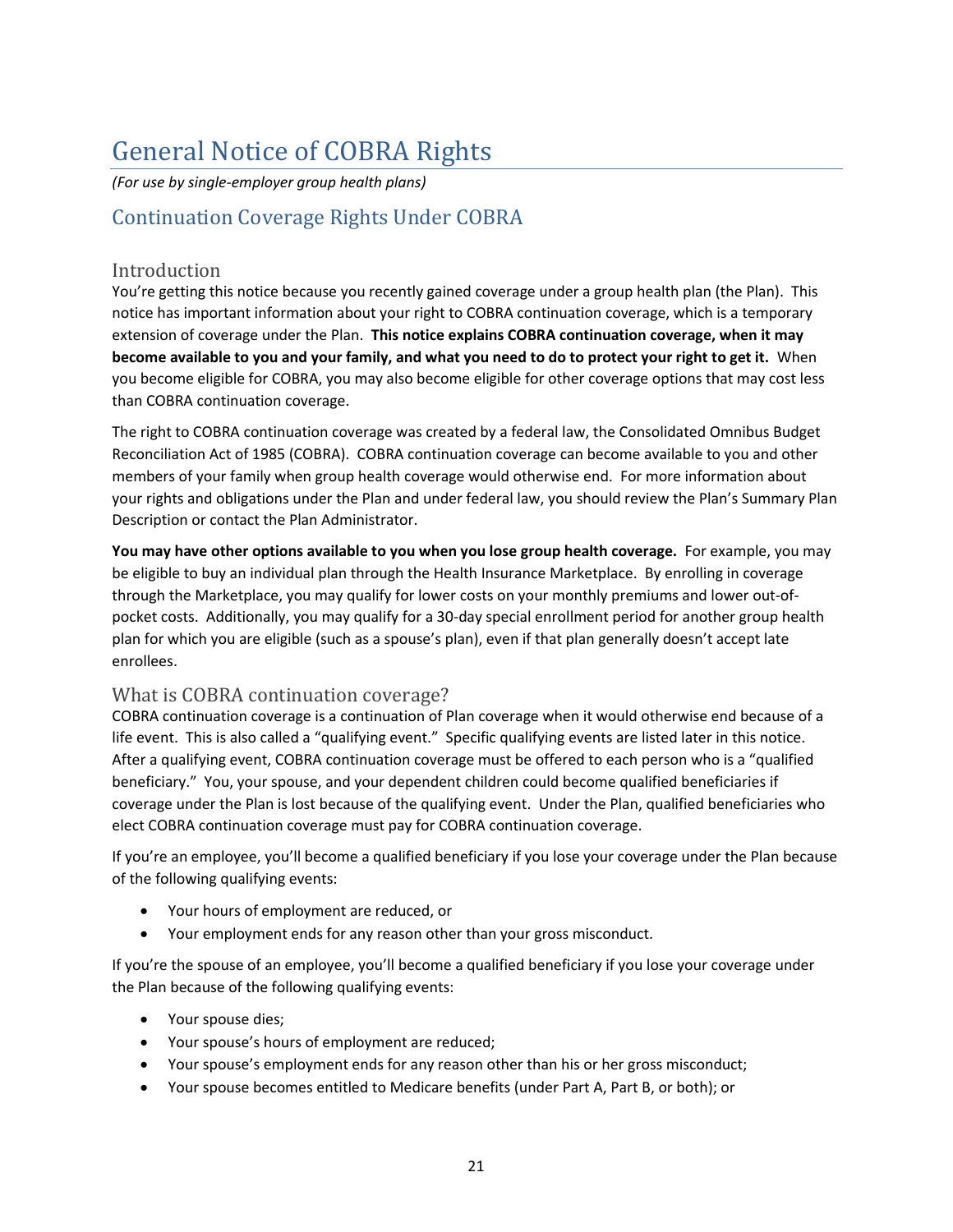You become divorced or legally separated from your spouse.

Your dependent children will become qualified beneficiaries if they lose coverage under the Plan because of the following qualifying events:

- The parent-employee dies;
- The parent-employee's hours of employment are reduced;
- The parent-employee's employment ends for any reason other than his or her gross misconduct;
- The parent-employee becomes entitled to Medicare benefits (Part A, Part B, or both);
- The parents become divorced or legally separated; or
- The child stops being eligible for coverage under the Plan as a "dependent child."

### When is COBRA continuation coverage available?

The Plan will offer COBRA continuation coverage to qualified beneficiaries only after the Plan Administrator has been notified that a qualifying event has occurred. The employer must notify the Plan Administrator of the following qualifying events:

- The end of employment or reduction of hours of employment;
- Death of the employee;
- The employee's becoming entitled to Medicare benefits (under Part A, Part B, or both).

**For all other qualifying events (divorce or legal separation of the employee and spouse or a dependent child's losing eligibility for coverage as a dependent child), you must notify the Plan Administrator within 60 days after the qualifying event occurs. You must provide this notice to:** 

**Human Resources Department 235 Montgomery St, Suite 630 San Francisco, California 94104 (415) 273-3531**

### How is COBRA continuation coverage provided?

Once the Plan Administrator receives notice that a qualifying event has occurred, COBRA continuation coverage will be offered to each of the qualified beneficiaries. Each qualified beneficiary will have an independent right to elect COBRA continuation coverage. Covered employees may elect COBRA continuation coverage on behalf of their spouses, and parents may elect COBRA continuation coverage on behalf of their children.

COBRA continuation coverage is a temporary continuation of coverage that generally lasts for 18 months due to employment termination or reduction of hours of work. Certain qualifying events, or a second qualifying event during the initial period of coverage, may permit a beneficiary to receive a maximum of 36 months of coverage.

There are also ways in which this 18-month period of COBRA continuation coverage can be extended:

### Disability extension of 18-month period of COBRA continuation coverage

If you or anyone in your family covered under the Plan is determined by Social Security to be disabled and you notify the Plan Administrator in a timely fashion, you and your entire family may be entitled to get up to an additional 11 months of COBRA continuation coverage, for a maximum of 29 months. The disability would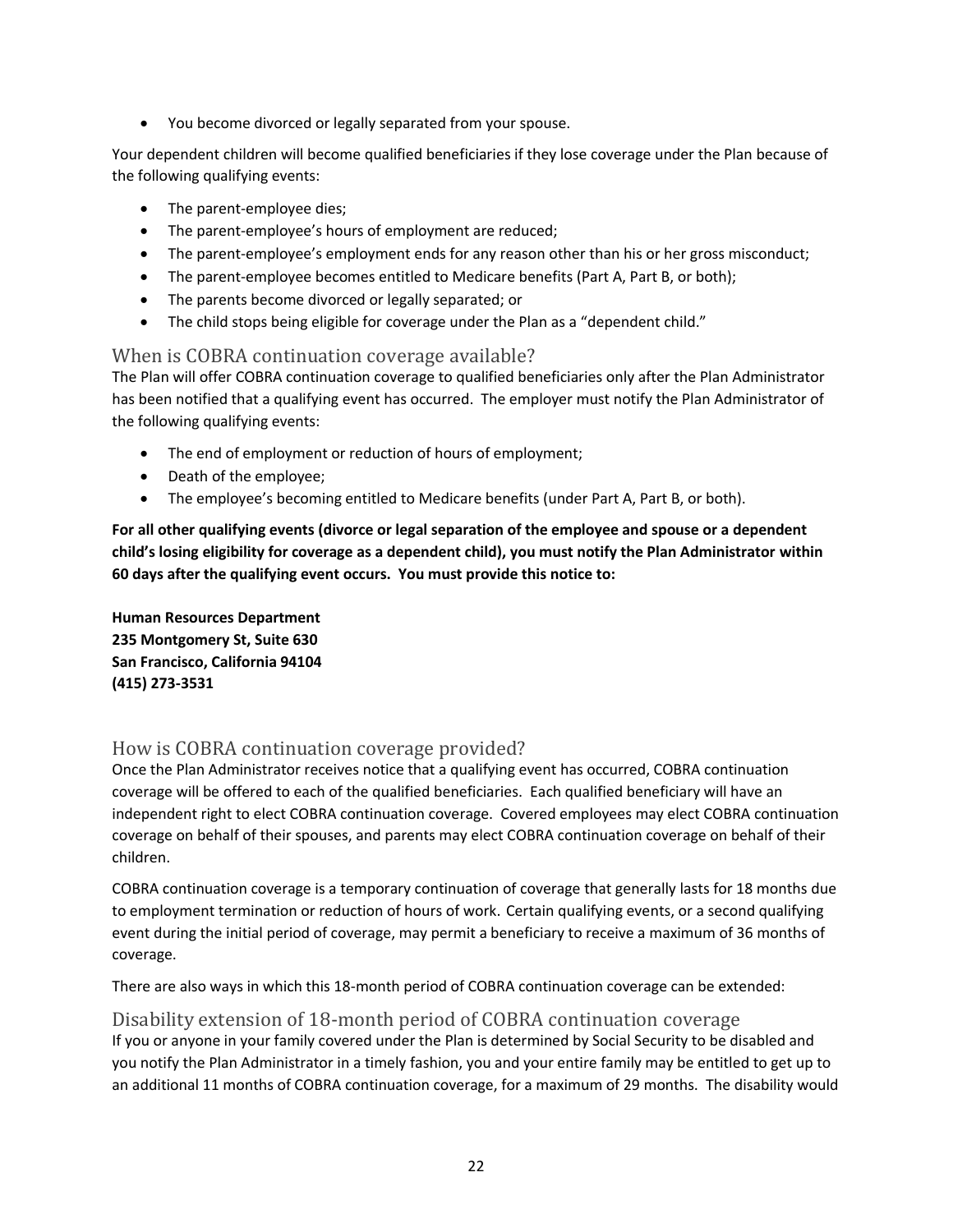have to have started at some time before the 60th day of COBRA continuation coverage and must last at least until the end of the 18-month period of COBRA continuation coverage.

Second qualifying event extension of 18-month period of continuation coverage If your family experiences another qualifying event during the 18 months of COBRA continuation coverage, the spouse and dependent children in your family can get up to 18 additional months of COBRA continuation coverage, for a maximum of 36 months, if the Plan is properly notified about the second qualifying event. This extension may be available to the spouse and any dependent children getting COBRA continuation coverage if the employee or former employee dies; becomes entitled to Medicare benefits (under Part A, Part B, or both); gets divorced or legally separated; or if the dependent child stops being eligible under the Plan as a dependent child. This extension is only available if the second qualifying event would have caused the spouse or dependent child to lose coverage under the Plan had the first qualifying event not occurred.

### Are there other coverage options besides COBRA Continuation Coverage?

Yes. Instead of enrolling in COBRA continuation coverage, there may be other coverage options for you and your family through the Health Insurance Marketplace, Medicaid, or other group health plan coverage options (such as a spouse's plan) through what is called a "special enrollment period." Some of these options may cost less than COBRA continuation coverage. You can learn more about many of these options at [www.healthcare.gov.](http://www.healthcare.gov/)

### If you have questions

Questions concerning your Plan or your COBRA continuation coverage rights should be addressed to the contact or contacts identified below. For more information about your rights under the Employee Retirement Income Security Act (ERISA), including COBRA, the Patient Protection and Affordable Care Act, and other laws affecting group health plans, contact the nearest Regional or District Office of the U.S. Department of Labor's Employee Benefits Security Administration (EBSA) in your area or visit www.dol.gov/ebsa. (Addresses and phone numbers of Regional and District EBSA Offices are available through EBSA's website.) For more information about the Marketplace, visi[t www.healthcare.gov.](http://www.healthcare.gov/)

### Keep your Plan informed of address changes

To protect your family's rights, let the Plan Administrator know about any changes in the addresses of family members.You should also keep a copy, for your records, of any notices you send to the Plan Administrator.

Plan contact information

Premier Talent Partners - Internal Health & Welfare Benefits Plan Human Resources Department 235 Montgomery St, Suite 630 San Francisco, California 94104 (415) 273-3531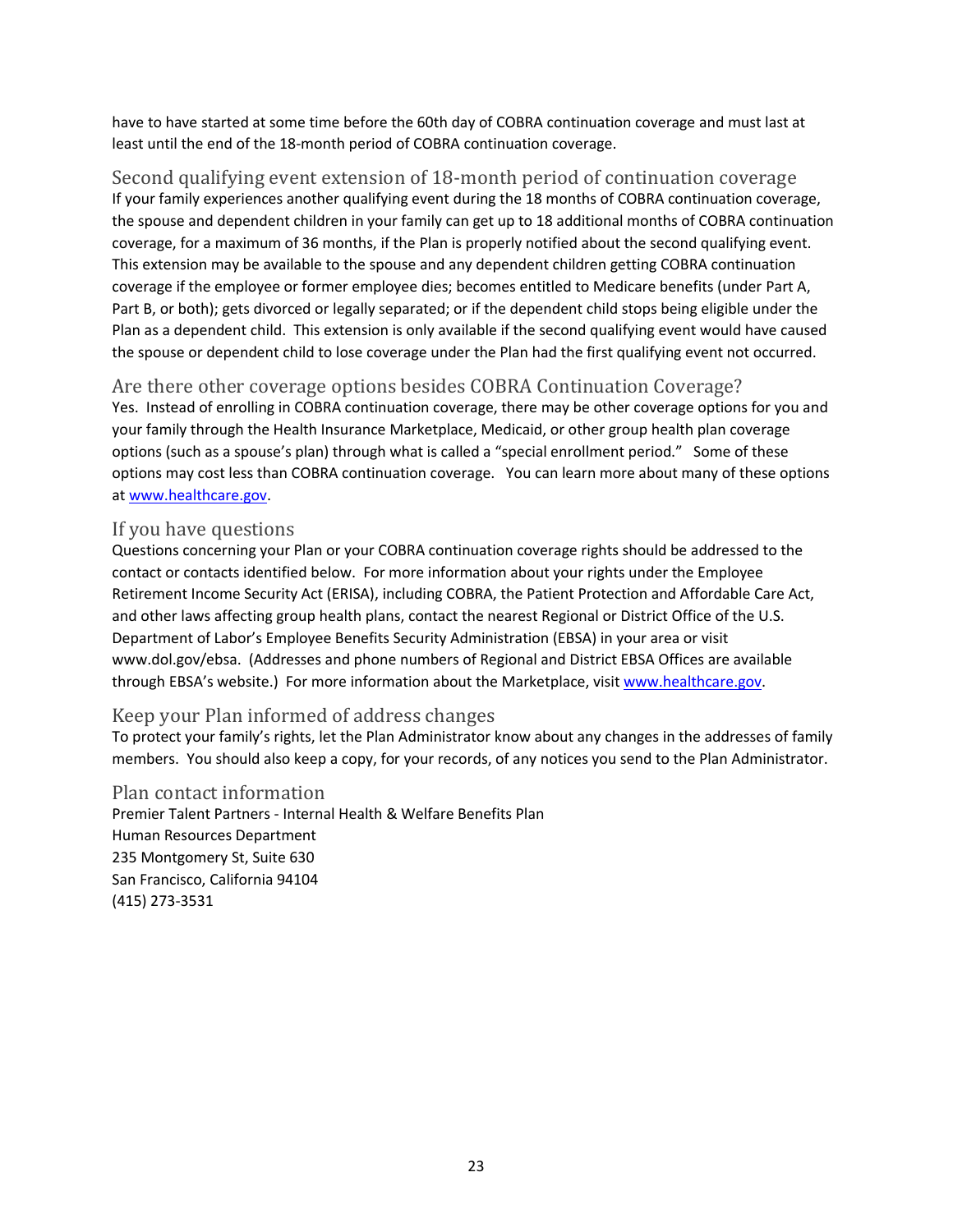# <span id="page-23-0"></span>General FMLA Notice

# **EMPLOYEE RIGHTS UNDER THE FAMILY AND MEDICAL LEAVE ACT**

# The United States Department of Labor Wage and Hour Division

### Leave Entitlements

Eligible employees who work for a covered employer can take up to 12 weeks of unpaid, job-protected leave in a 12-month period for the following reasons:

- The birth of a child or placement of a child for adoption or foster care;
- To bond with a child (leave must be taken within 1 year of the child's birth or placement);
- To care for the employee's spouse, child, or parent who has a qualifying serious health condition;
- For the employee's own qualifying serious health condition that makes the employee unable to perform the employee's job;
- For qualifying exigencies related to the foreign deployment of a military member who is the employee's spouse, child, or parent.

An eligible employee who is a covered service member's spouse, child, parent, or next of kin may also take up to 26 weeks of FMLA leave in a single 12-month period to care for the service member with a serious injury or illness.

An employee does not need to use leave in one block. When it is medically necessary or otherwise permitted, employees may take leave intermittently or on a reduced schedule.

Employees may choose, or an employer may require, use of accrued paid leave while taking FMLA leave. If an employee substitutes accrued paid leave for FMLA leave, the employee must comply with the employer's normal paid leave policies.

### Benefits & Protections

While employees are on FMLA leave, employers must continue health insurance coverage as if the employees were not on leave.

Upon return from FMLA leave, most employees must be restored to the same job or one nearly identical to it with equivalent pay, benefits, and other employment terms and conditions.

An employer may not interfere with an individual's FMLA rights or retaliate against someone for using or trying to use FMLA leave, opposing any practice made unlawful by the FMLA, or being involved in any proceeding under or related to the FMLA.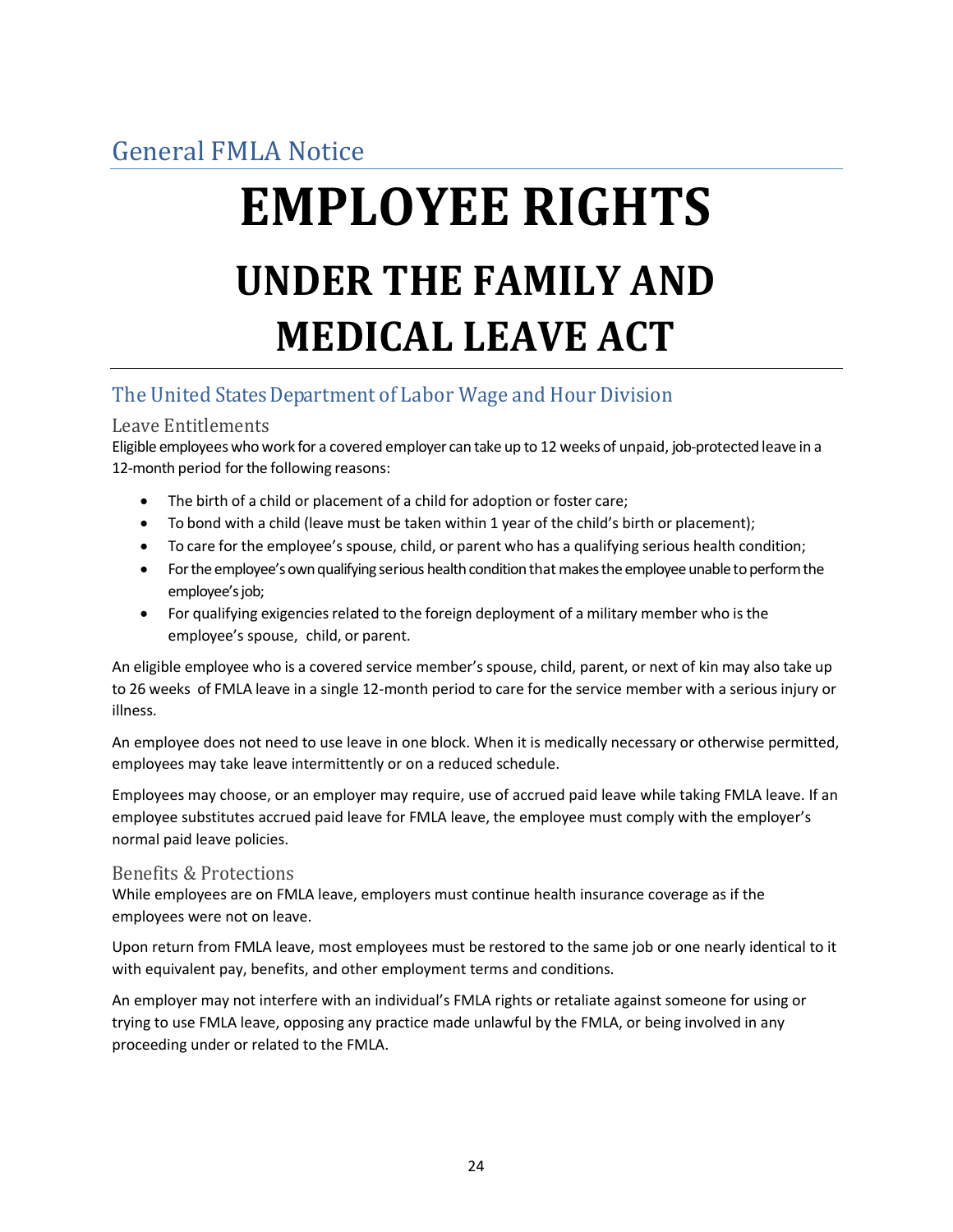### Eligibility Requirements

An employee who works for a covered employer must meet three criteria in order to be eligible for FMLA leave. The employee must:

- Have worked for the employer for at least 12 months;
- Have at least 1,250 hours of service in the 12 months before taking leave;\* and
- Work at a location where the employer has at least 50 employees within 75 miles of the employee's worksite.

\*Special "hours of service" requirements apply to airline flight crew employees.

### Requesting Leave

Generally, employees must give 30-days' advance notice of the need for FMLA leave. If it is not possible to give 30-days' notice, an employee must notify the employer as soon as possible and, generally, follow the employer's usual procedures.

Employees do not have to share a medical diagnosis, but must provide enough information to the employer so it can determine if the leave qualifies for FMLA protection. Sufficient information could include informing an employer that the employee is or will be unable to perform his or her job functions, that a family member cannot perform daily activities, or that hospitalization or continuing medical treatment is necessary. Employees must inform the employer if the need for leave is for a reason for which FMLA leave was previously taken or certified.

Employers can require a certification or periodic recertification supporting the need for leave. If the employer determines that the certification is incomplete, it must provide a written notice indicating what additional information is required.

### Employer Responsibilities

Once an employer becomes aware that an employee's need for leave is for a reason that may qualify under the FMLA, the employer must notify the employee if he or she is eligible for FMLA leave and, if eligible, must also provide a notice of rights and responsibilities under the FMLA. If the employee is not eligible, the employer must provide a reason for ineligibility.

Employers must notify its employees if leave will be designated as FMLA leave, and if so, how much leave will be designated as FMLA leave.

### Enforcement

Employees may file a complaint with the U.S. Department of Labor, Wage and Hour Division, or may bring a private lawsuit against an employer.

The FMLA does not affect any federal or state law prohibiting discrimination or supersede any state or local law or collective bargaining agreement that provides greater family or medical leave rights.

> For additional information or to file a complaint: **1-866-4-USWAGE** (1-866-487-9243) TTY: 1-877-889-5627 [www.dol.gov/whd](http://www.dol.gov/whd)

U.S. Department of Labor | Wage and Hour Division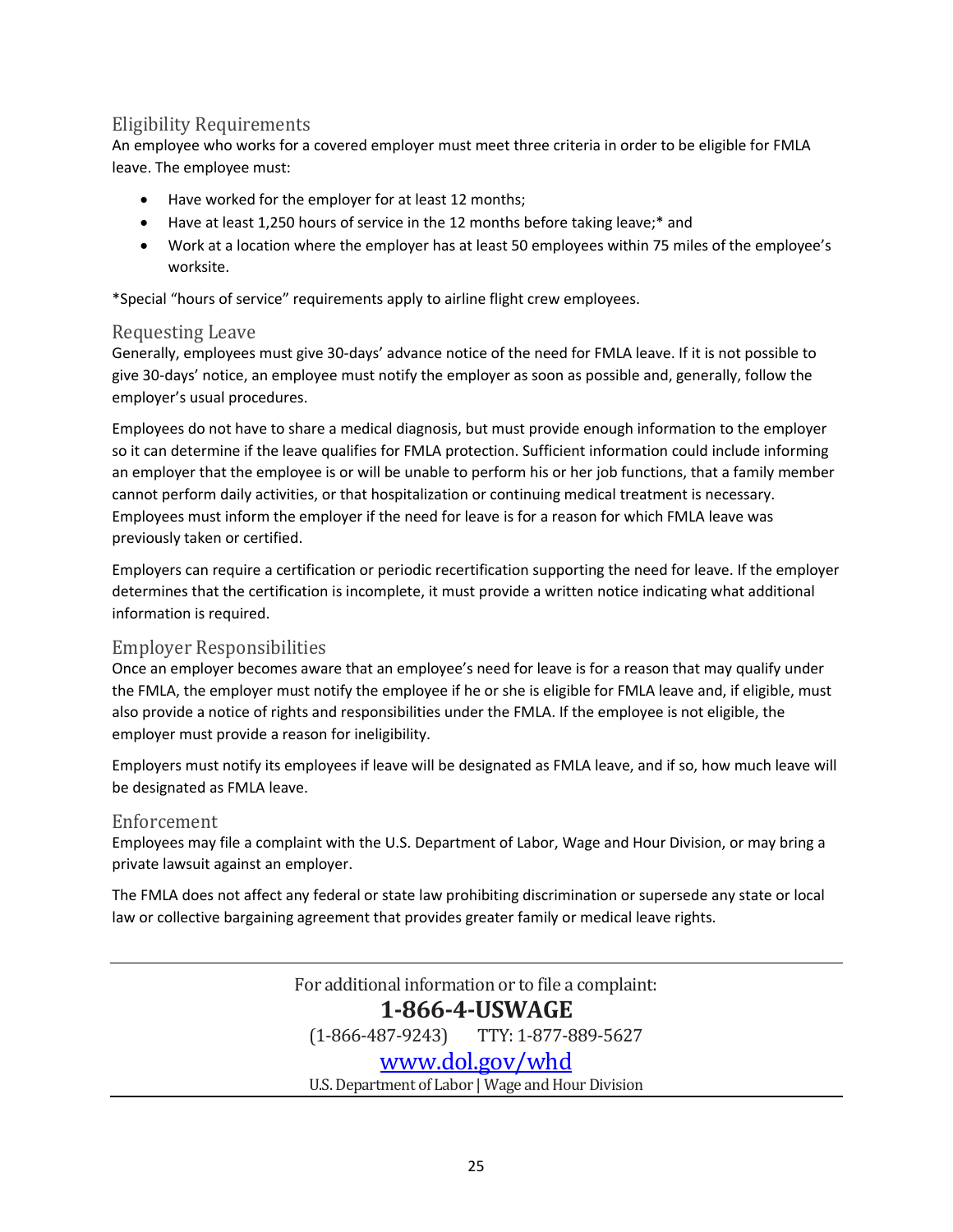# <span id="page-25-0"></span>USERRA Notice

### *Your Rights Under USERRA*

### A. The Uniformed Services Employment and Reemployment Rights Act

USERRA protects the job rights of individuals who voluntarily or involuntarily leave employment positions to undertake military service or certain types of service in the National Disaster Medical System. USERRA also prohibits employers from discriminating against past and present members of the uniformed services, and applicants to the uniformed services.

### B. Reemployment Rights

You have the right to be reemployed in your civilian job if you leave that job to perform service in the uniformed service and:

- You ensure that your employer receives advance written or verbal notice of your service;
- You have five years or less of cumulative service in the uniformed services while with that particular employer;
- You return to work or apply for reemployment in a timely manner after conclusion of service; and
- You have not been separated from service with a disqualifying discharge or under other than honorable conditions.

If you are eligible to be reemployed, you must be restored to the job and benefits you would have attained if you had not been absent due to military service or, in some cases, a comparable job.

### C. Right To Be Free From Discrimination and Retaliation

If you:

- Are a past or present member of the uniformed service;
- Have applied for membership in the uniformed service; or
- Are obligated to serve in the uniformed service; then an employer may not deny you
- Initial employment;
- Reemployment;
- Retention in employment;
- Promotion: or
- Any benefit of employment because of this status.

In addition, an employer may not retaliate against anyone assisting in the enforcement of USERRA rights, including testifying or making a statement in connection with a proceeding under USERRA, even if that person has no service connection.